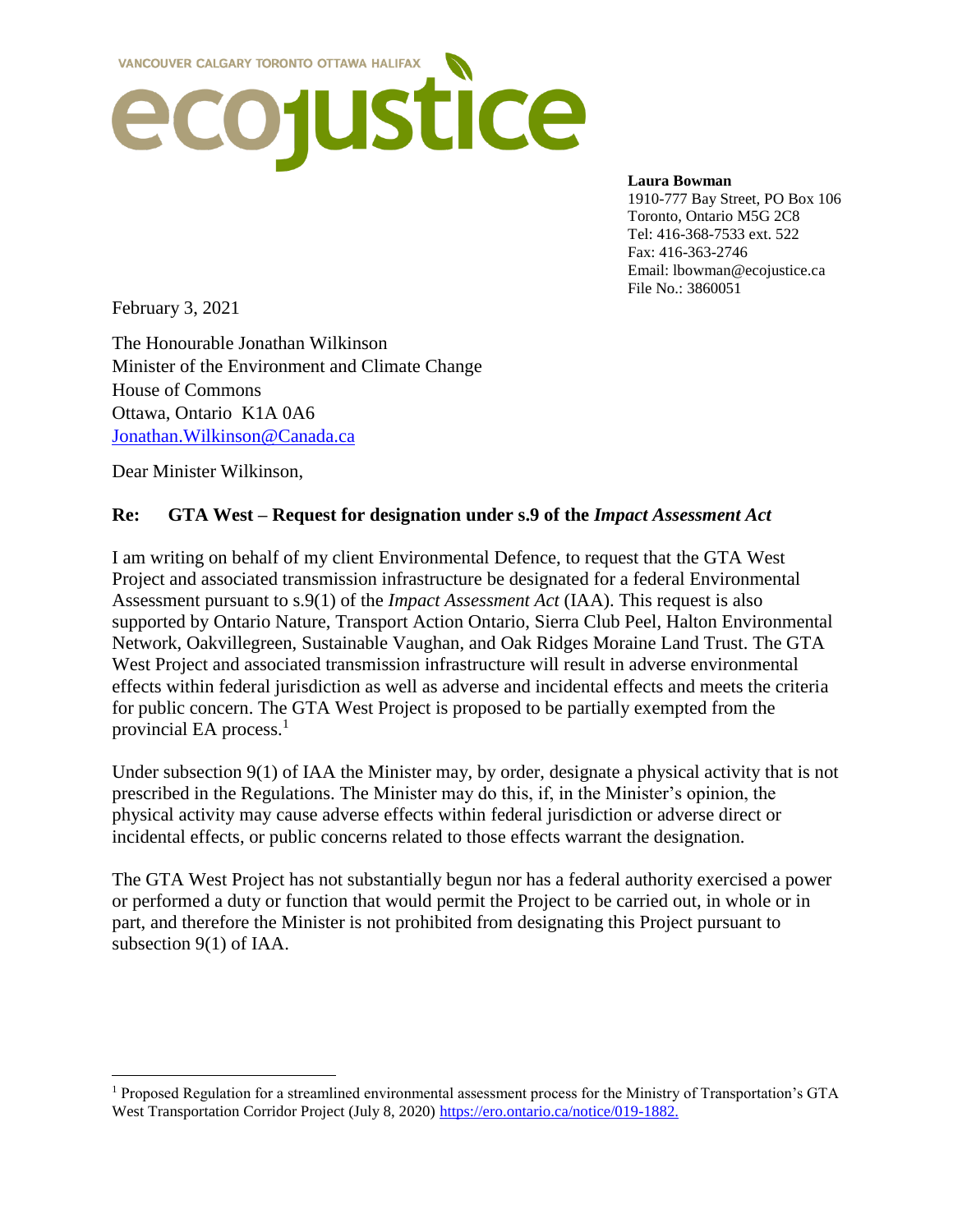# **Overview of the project**

The GTA West Project is a proposed fully separated 400 series highway in the northwest Greater Toronto Area. The proponent is the Ontario Ministry of Transportation (MTO). The highway would have freeway-to-freeway connections at Highways 401, 407, 410, 427 and 400. The GTA West Project also includes highway widenings and expansions along existing highway corridors.

The new highway corridor will extend from Highway 400 (between Kirby Road and King-Vaughan Road) in the east to the Highway 401/407 ETR interchange area in the west, and will feature a 400-series highway and transitway. The project would consist of 8.8 million square metres of new paved surfaces. The paved surface would be approximately 170 metres wide (110 m for vehicle lanes, 60 for transit lanes) and approximately 52 km long. The GTA West Highway would stretch across four municipalities from Highway 401 northeast to Highway 400 including from west to east: Halton Hills, Brampton and Vaughan. It would bisect the sensitive headwaters of four watersheds from west to east, including the easternmost Sixteen Mile Creek, a stretch of the Credit River, the entire width of Etobicoke Creek, and the Humber River.<sup>2</sup>

The GTA West Project is also proposed to be co-located with a Northwest Greater Toronto Area Electricity Transmission Corridor.<sup>3</sup> The proponent of the associated transmission corridor is the Ontario Ministry of Northern Development and Mines (ENDM). The proposed corridor would potentially include a 60 metre or wider right of way with two double-circuit 239kV transmission lines. No environmental assessment for the transmission corridor has been undertaken to date.

## **Overview of environmental effects**

l

The GTA West Project would cause significant adverse environmental effects because of its location and environmental setting. The highway will develop a rural area including a number of areas protected under the Greenbelt Plan. It would bisect a number of features such as significant woodlands, endangered species habitat and wetlands which are designated as protected "natural heritage features". It will bisect and seriously compromise a number of major river corridors in and outside of the Greenbelt Plan that provide critical wildlife connections north to the major natural areas of the Oak Ridges Moraine and the Niagara Escarpment. These include a major twin crossing of the Humber River and the adjacent East Humber River valleys, another three crossings of East Humber valleys, four crossings of West Humber valleys, two crossings of Etobicoke Creek and a major crossing of the main Credit River valley.

The GTA West Project would have "extensive and widespread impacts on the natural heritage system," including significant loss in the number, form and function of natural features and

<sup>03/2.%20</sup>MTO%202019%20Focused%20Analysis%20Area%20vs%20Proposed%20Tx%20Narrowed%20Area%2 0of%20Interest\_0.png



<sup>2</sup> GTA West at a glance (February 2015) [https://www.gta-west.com/wp-content/uploads/2018/10/GTA-West-at-a-](https://www.gta-west.com/wp-content/uploads/2018/10/GTA-West-at-a-Glance_February-2015.pdf)Glance February-2015.pdf.

<sup>3</sup> ERO posting 019-1503<https://ero.ontario.ca/notice/019-1503> also see attached map https://prod-environmentalregistry.s3.amazonaws.com/2020-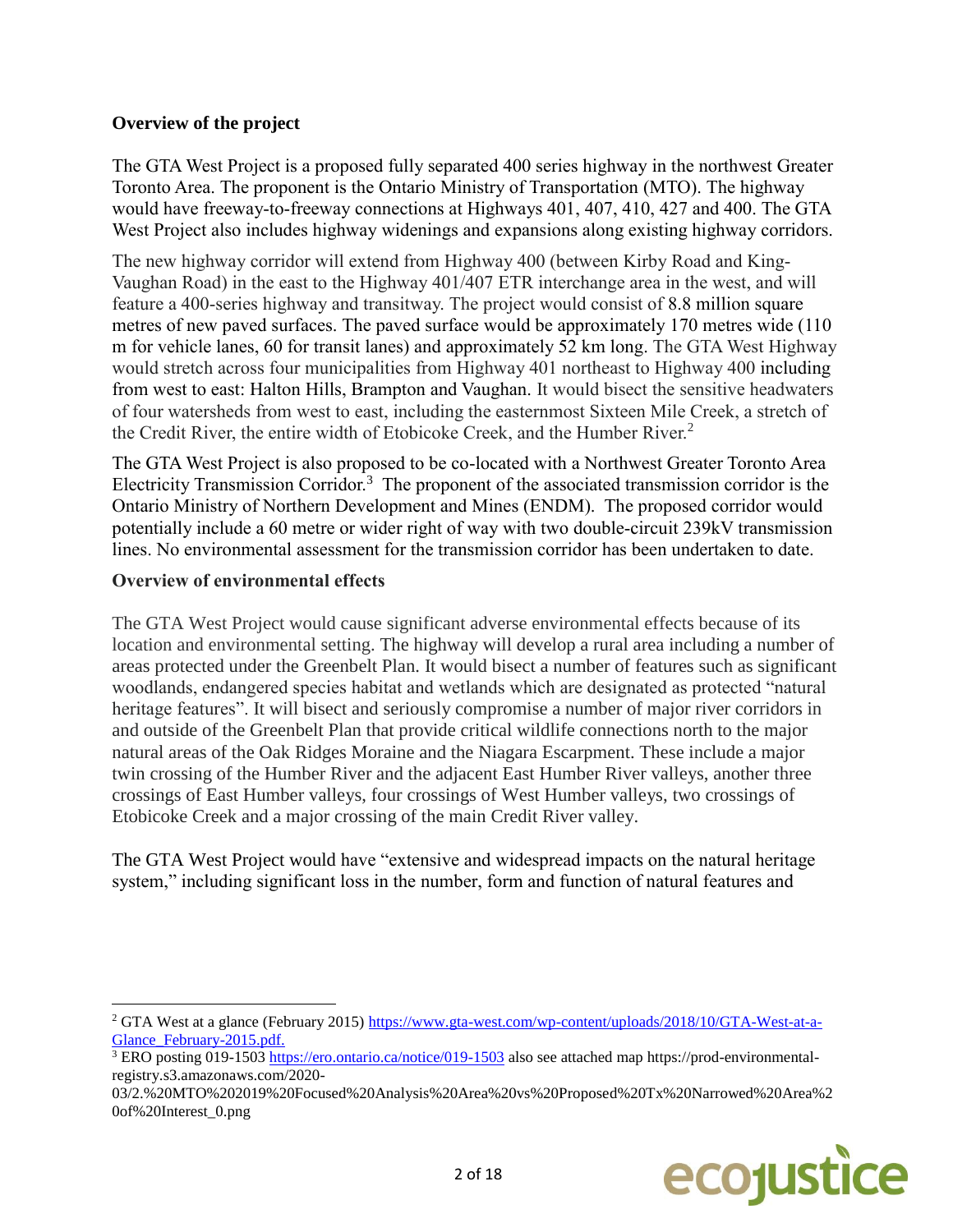species. There will be significant fragmentation of valleylands, conservation lands, and the few remaining natural corridors in the eastern portion of the project area.<sup>4</sup>

The proposed highway and its corridor will destroy a combined 5.95 km length of forests that support many sensitive forest bird species, and other wildlife and plants. This includes destroying seven entire woodlots, portions of other woodlots, and bisecting numerous forested valleys. The single biggest loss will be a 1.5 km stretch of forests around the twin valleys of the Humber and East Humber Rivers in Vaughan.<sup>5</sup>

Over 1,000 ha of land identified as important for local wildlife movement, some of which is also important at a regional scale, will either be removed or intersected by the proposed highway. Of note is the section located to the east of Bramalea Road, through an area classified as important for regional wildlife movement.<sup>6</sup>

The exact number of affected stream crossings involved in the GTA West Project and associated transmission infrastructure is not specified in the EA. The Toronto Region Conservation Authority (TRCA) has estimated 85 crossings are required.<sup>7</sup> Although some assessment documents include higher estimates of 93-118 water courses depending on the alternative that is under discussion.<sup>8</sup> Of these crossings, TRCA ranks 10 as "high priority" locations ecologically, as they are in deep valleys with relatively high quality existing or potential habitat, high regional connectivity, or high local connectivity. Of the remaining crossings, 58 are ranked as "medium priority" locations located in shallow valleys that have high quality existing or potential habitat, high regional connectivity, or high local connectivity.<sup>9</sup> Details are not known for crossings in Credit Valley Conservation Authority (CVCA) or Halton Conservation (HC) jurisdiction.<sup>10</sup>

## **Public Concern**

There has been significant public concern about the GTA West project. During the first provincial review process, there was so much public concern that the project was halted and the proponent hired an advisory panel to advise on alternatives. Ultimately that panel recommended

<sup>5</sup> AECOM, GTA West Natural Environment Existing Conditions Map [https://www.gta-west.com/wp-](https://www.gta-west.com/wp-content/uploads/2018/11/Section-04-Natural-Environment-Existing-Conditions-Map.pdf)

[content/uploads/2018/11/Section-04-Natural-Environment-Existing-Conditions-Map.pdf](https://www.gta-west.com/wp-content/uploads/2018/11/Section-04-Natural-Environment-Existing-Conditions-Map.pdf) Also derived from MNRF Natural Heritage Mapping tool:

<sup>&</sup>lt;sup>10</sup> Credit Valley Conservation Authority, Board of Directors Meeting Agenda (October 16, 2020) [https://cvc.ca/wp](https://cvc.ca/wp-content/uploads/2020/10/Agenda-Package-Redacted-BOARD-OF-DIRECTORS-MEETING_Oct16_2020-1.pdf)[content/uploads/2020/10/Agenda-Package-Redacted-BOARD-OF-DIRECTORS-MEETING\\_Oct16\\_2020-1.pdf](https://cvc.ca/wp-content/uploads/2020/10/Agenda-Package-Redacted-BOARD-OF-DIRECTORS-MEETING_Oct16_2020-1.pdf)  p.24-29.



 $\overline{\phantom{a}}$ <sup>4</sup> TRCA, Staff Report: GTA West Transportation Corridor Individual EA – Stage 2 Update (January 24, 2020) ["TRCA Jan 2020 Report"[\] https://pub-trca.escribemeetings.com/filestream.ashx?DocumentId=5418,](https://pub-trca.escribemeetings.com/filestream.ashx?DocumentId=5418) p.7-9.

[https://www.gisapplication.lrc.gov.on.ca/mamnh/Index.html?site=MNR\\_NHLUPS\\_NaturalHeritage&viewer=Natur](https://www.gisapplication.lrc.gov.on.ca/mamnh/Index.html?site=MNR_NHLUPS_NaturalHeritage&viewer=NaturalHeritage&locale=en-US) [alHeritage&locale=en-US.](https://www.gisapplication.lrc.gov.on.ca/mamnh/Index.html?site=MNR_NHLUPS_NaturalHeritage&viewer=NaturalHeritage&locale=en-US)

<sup>&</sup>lt;sup>6</sup> TRCA Jan 2020 Report, p.7-9; also AECOM map of NH features located at [https://www.gta-west.com/wp](https://www.gta-west.com/wp-content/uploads/2018/11/Section-04-Natural-Environment-Existing-Conditions-Map.pdf)[content/uploads/2018/11/Section-04-Natural-Environment-Existing-Conditions-Map.pdf.](https://www.gta-west.com/wp-content/uploads/2018/11/Section-04-Natural-Environment-Existing-Conditions-Map.pdf)

 $\sqrt{7}$  TRCA Jan 2020 Report, p.7-9.

<sup>8</sup> AECOM, Assessment of Group 3 and Group 4 Transportation alternatives (Chapter 4) November 2018 ["AECOM alternatives assessment"] [https://www.gta-west.com/wp-content/uploads/2018/11/Chapter3NaturalEnvironment.pdf,](https://www.gta-west.com/wp-content/uploads/2018/11/Chapter3NaturalEnvironment.pdf) p.53.

 $\frac{1}{9}$  TRCA 2020<https://pub-trca.escribemeetings.com/filestream.ashx?DocumentId=5418> p.7-9.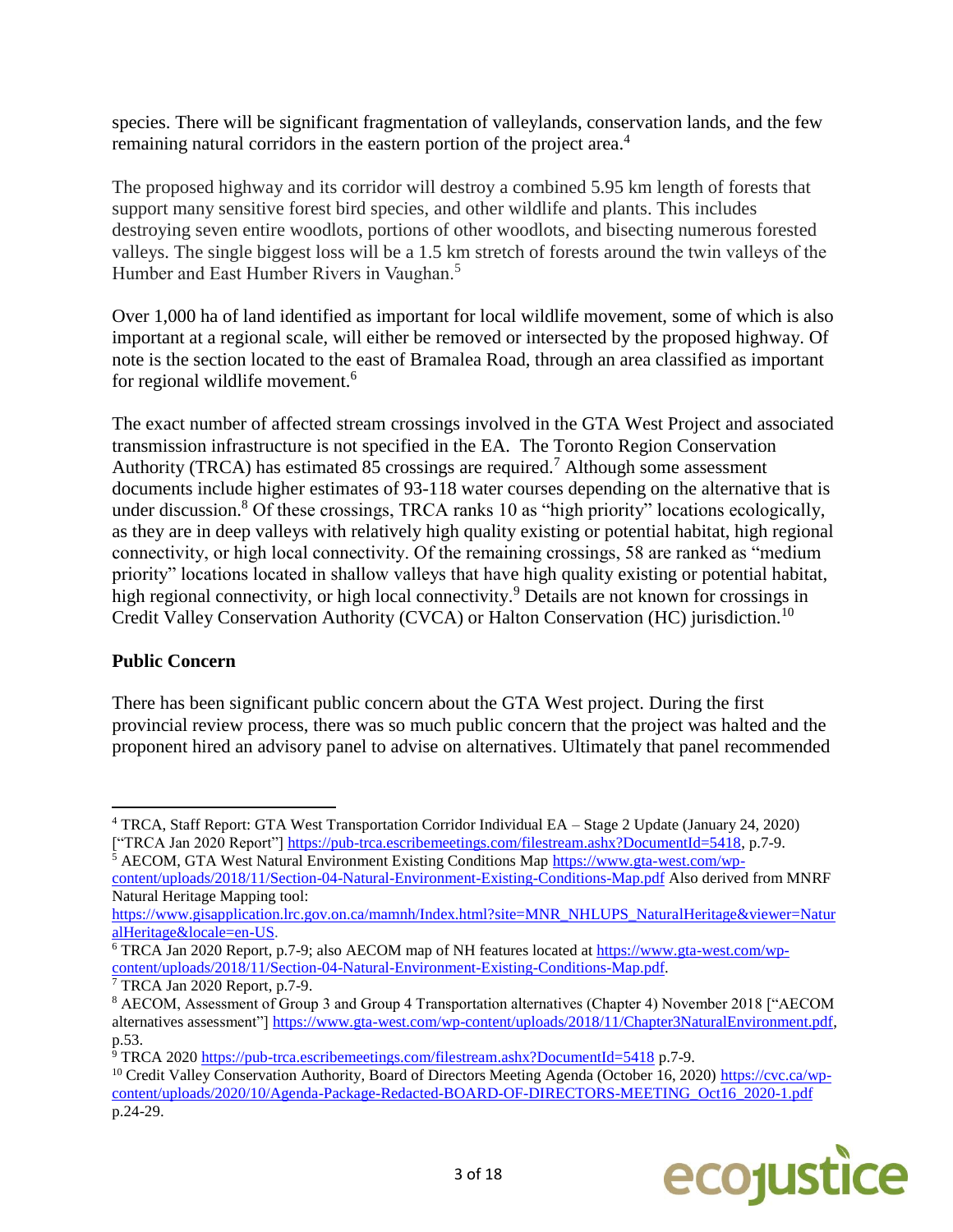against the project. The project has received considerable media coverage particularly regarding opposition to the project. $^{11}$ 

More recently, over 6000 people have requested that the GTA West project be cancelled. A recent letter opposing the project was signed by the David Suzuki Foundation, Environmental Defence, the Federation of Urban Neighbourhoods, Grandmothers Act to Save the Planet, Gravelwatch, Halton Environment Network, National Farmer's Union - Ontario, the Rescue Lake Simcoe Coalition, Sustainable Vaughan, Transport Action Ontario and the Wilderness Committee.

The municipality of Halton Hills, which lies along the western portion of the route, has passed a resolution opposing the highway.<sup>12</sup> The City of Brampton has unanimously endorsed a local boulevard option instead through its portion of the corridor/route through "heritage heights." However to-date the MTO has refused to consider this alternative. Concerns about effects turn on the destruction of natural heritage areas, climate change, and moving away towards single occupant passenger vehicle transportation models to enhance complete communities. The City of Orangeville also passed a motion opposing the project.

The TRCA, which is normally the regulatory authority for developments in floodplains, wetlands and valleylands has objected to the potential impact of the highway and the proposed streamlined regulatory process for early works (described in more detail below). As recently as September 2020 it was still awaiting responses from the proponent on how the project would impact TRCA managed protected areas and natural heritage features within TRCA jurisdiction.

# **The project is near a threshold set out in the project list**

 $\overline{\phantom{a}}$ 

Section 51 of the *Physical Activities Regulations* (SOR/2019-285) designates "The construction, operation, decommissioning and abandonment of a new all-season public highway that requires a total of 75 km or more of new right of way. "New right of way" is described as land that "is not alongside and contiguous to an area of land that was developed for an…all season highway".

The length of the new corridor portion of the GTA West highway is approximately 52 kilometres with a new 110-metre right of way. The associated transitway is another 52 kilometres in length and would be a separate corridor with a new 60-metre right of way. The width of the associated transmission right of way is unknown but also extends for 50 km. Both the highway and transitway portions of the GTA West Project independently meet the definition of a new right of

 $\frac{12}{12}$  Isaac Callan, Toronto Star (October 3, 2020) "Halton leaders are fighting against Ford's GTA West Highway; Brampton's refuse to condemn it"



<sup>11</sup> Paul Webster, "Highway 413: The Opposition Reloads" *In the Hills* (Nov 24 2020) <https://www.inthehills.ca/2020/11/highway-413-the-opposition-reloads/> ; Tabitha Wells, "GTA West does not align with Orangeville's Priorities: council opposes Highway 413 through Caledon, Vaughan, Milton" *Orangeville Banner* (Nov 13, 2020) [https://www.orangeville.com/news-story/10265191--gta-west-does-not-align-with](https://www.orangeville.com/news-story/10265191--gta-west-does-not-align-with-orangeville-s-priorities-council-opposes-highway-413-through-caledon-vaughan-milton/)[orangeville-s-priorities-council-opposes-highway-413-through-caledon-vaughan-milton/](https://www.orangeville.com/news-story/10265191--gta-west-does-not-align-with-orangeville-s-priorities-council-opposes-highway-413-through-caledon-vaughan-milton/) ; Laura Broadly "It's just going to ruin everything" *King Connection* (Oct 15 2020) [https://www.yorkregion.com/news-story/10217411--it-s](https://www.yorkregion.com/news-story/10217411--it-s-just-going-to-ruin-everything-king-vaughan-groups-team-up-to-fight-hwy-413/)[just-going-to-ruin-everything-king-vaughan-groups-team-up-to-fight-hwy-413/](https://www.yorkregion.com/news-story/10217411--it-s-just-going-to-ruin-everything-king-vaughan-groups-team-up-to-fight-hwy-413/) ; Opinion "Highway plan raises many questions" *Independent Free Press* (Oct 1 2020) [https://www.insidehalton.com/opinion-story/10212505](https://www.insidehalton.com/opinion-story/10212505-highway-plan-raises-many-questions/) [highway-plan-raises-many-questions/](https://www.insidehalton.com/opinion-story/10212505-highway-plan-raises-many-questions/) ; Isaac Callan "Halton leaders are fighting against Ford's GTA West Highway" *Toronto Star* (Oct 3 2020) [https://www.thestar.com/news/canada/2020/10/03/halton-leaders-are-fighting](https://www.thestar.com/news/canada/2020/10/03/halton-leaders-are-fighting-against-fords-gta-west-highway-bramptons-refuse-to-condemn-it.html)[against-fords-gta-west-highway-bramptons-refuse-to-condemn-it.html](https://www.thestar.com/news/canada/2020/10/03/halton-leaders-are-fighting-against-fords-gta-west-highway-bramptons-refuse-to-condemn-it.html)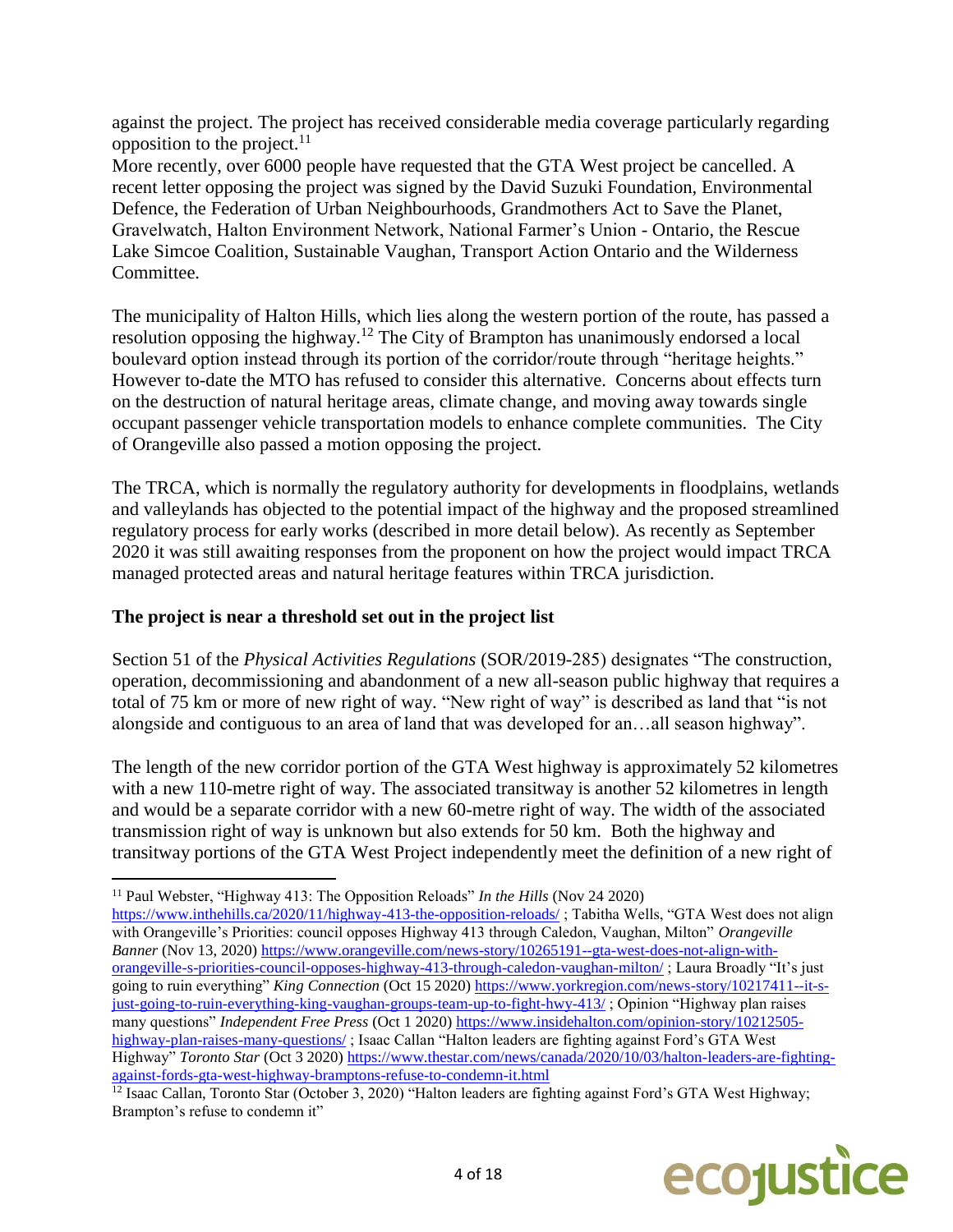way, for a total of approximately 100 kilometres. The transmission corridor also requires a new right of way. The right of way runs through a rural, undeveloped area for most of its route.

The "project" as defined in the EA also includes associated highway widenings along unknown lengths of other 400 series highways. Associated highway expansions along the 410 and 427 corridors to connect them with the new GTA West highway would bring the GTA West highway project to over 60 kilometres of new, undeveloped right of way.

When all components are included, the project is at or approaching the Project list threshold of 75 kilometres under the *Impact Assessment Act*. To the extent that it does not meet this threshold, this relates at least in part to project-splitting of the main corridor from the connections between the GTA West to other 400 series highways and widenings of other public highways. There is also project splitting as between the highway and the associated transmission corridor, and the highway and associated transitway, each of which requires an entirely new 50 km long right of way.

#### **There are proposals for multiple activities within the same region that may be a source of cumulative effects.**

The GTA West Project has the potential to exacerbate the cumulative effects of sprawl and climate change, as well as to create cumulative effects with other highway proposals along the same vulnerable natural corridors. This includes the extension of Highways 410 and 427 to the GTA West Highway, as well as widening and expansion projects impacting major north-south natural waterways and corridors along the 401 and 407 corridors.<sup>13</sup> These related projects will impact 129 watercourses in the same region and on the same natural corridors such as the Humber River and Credit River along existing highway crossings.<sup>14</sup>

In addition to this the Regions of York (City of Vaughan) and Peel (Town of Caledon) clearly intend to expand settlement and employment area boundaries in the vicinity of 400 series highways, including the GTA West corridor. Peel is considering official plan amendments to this effect, including approval of developments in Mayfield in Caledon which would expand urban areas north from Brampton up towards the GTA west through prime agricultural lands.<sup>15</sup> Peel also contemplates expanding areas of Bolton westward towards the Humber River along the GTA West corridor.<sup>16</sup> York Region recently requested that the province allow development in protected greenbelt lands along all 400 series highways.<sup>17</sup> There has been no examination of the

 $\overline{\phantom{a}}$ 

<sup>16</sup> Region of Peel Official Plan.

<sup>&</sup>lt;sup>17</sup> Report, York Region Council (October 8, 2020). <https://yorkpublishing.escribemeetings.com/filestream.ashx?DocumentId=16293>.



<sup>&</sup>lt;sup>13</sup> AECOM Assessment of alternatives report, p.53.

<sup>14</sup> *Ibid.*, p.53.

<sup>&</sup>lt;sup>15</sup> Caledon official plan Schedule A [https://www.caledon.ca/en/town-services/resources/Documents/business](https://www.caledon.ca/en/town-services/resources/Documents/business-planning-development/Official_Plan_Schedule_A.pdf)planning-development/Official Plan Schedule A.pdf. Also see "Highway 413 opposition reloads" cited above <https://www.inthehills.ca/2020/11/highway-413-the-opposition-reloads/>

[https://www.peelregion.ca/planning/officialplan/pdfs/ropdec18/ROPConsolidationDec2018\\_TextSchedules\\_Final\\_S](https://www.peelregion.ca/planning/officialplan/pdfs/ropdec18/ROPConsolidationDec2018_TextSchedules_Final_SCHEDULES_Part12.pdf) [CHEDULES\\_Part12.pdf.](https://www.peelregion.ca/planning/officialplan/pdfs/ropdec18/ROPConsolidationDec2018_TextSchedules_Final_SCHEDULES_Part12.pdf)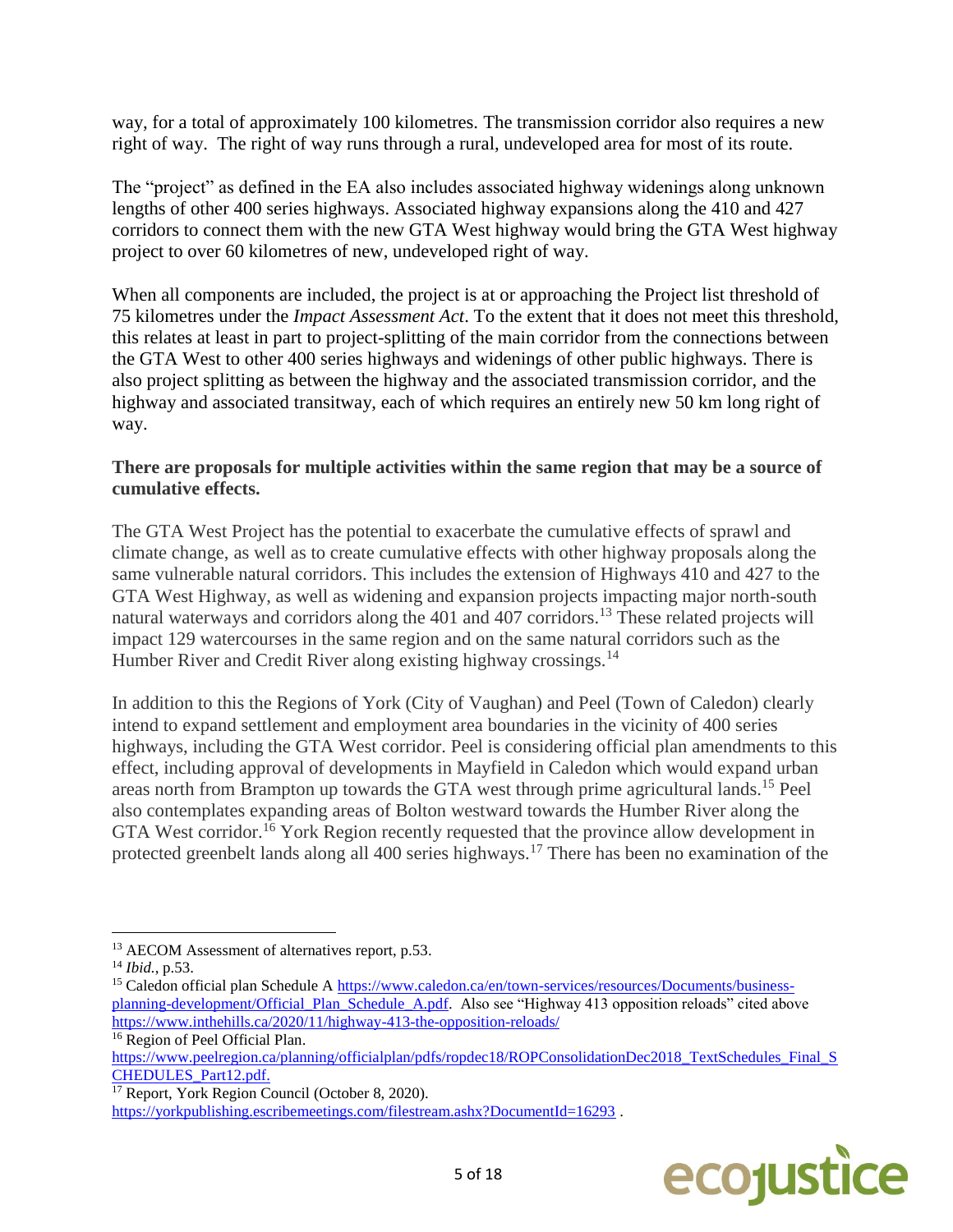cumulative effects of the development of the highway along with other anticipated development of rural/agricultural and natural heritage areas adjacent to the Highway.

Additionally, the associated transmission corridor would entail an unknown number of additional crossings of watercourses and disruption of natural corridors. The cumulative effects of the transmission corridor and the GTA West Project have not been considered, nor are they included within the scope of the current provincial EA processes.

# **Adverse effects cannot be adequately managed through other existing legislative or regulatory mechanisms**

# The provincial regulatory process is grossly inadequate

In Ontario until 2020 the strategic planning of highways was subject to a full environmental assessment but the site specific impacts of individual projects are not fully assessed. Individual highway projects are assessed under the Ministry of Transportation Class Environmental Assessment Process.

As described below, the GTA West Highway proposal was subject to an EA process that was heavily criticized on need and alternatives by the proponent's own Advisory Panel. As a result, the EA was terminated in 2015. An Advisory Panel was appointed by the proponent to review the EA. The Advisory Panel concluded that the EA was fundamentally flawed, particularly on need and alternatives. Despite these critiques the EA was recommenced in 2019 and a preferred route was identified. Now, the Ontario Government proposes to exempt the project from completing the EA process.

## Proposed exemption from Provincial EA

 $\overline{\phantom{a}}$ 

In July 2020, the Ontario Government proposed to exempt the GTA West highway from completing its environmental assessment before commencing what it referred to as "early works." The nature of these early works were not defined. As noted by other regulatory agencies, it remains unclear how natural heritage features including Fish and Migratory Bird habitat will be identified and protected before early works commence under the proposed exemption. The proposal suggested that early works could include bridges over water courses.<sup>18</sup> Despite proposing to rapidly develop water crossings there have been no communications with the federal Department of Fisheries and Oceans regarding potential fish habitat destruction. Ontario also proposes to exempt all highways less than 75 kilometres from provincial individual EA under recent legislative changes.<sup>19</sup>

TRCA has expressed concerns with this exemption, noting that in its view, the usual environmental development permit requirements for floodplains under s.28 of the *Conservation Authorities Act* does not apply to this proponent and that the proposed exemption would fail to protect natural heritage features (i.e. significant wetlands, woodlands, species habitat):

## As MTO is exempt from the regulatory requirements of the CA Act, TRCA has significant concerns **there is no mechanism in place for the protection of life and**

<sup>&</sup>lt;sup>19</sup> Proposed Project List for comprehensive Environmental Assessment<https://ero.ontario.ca/notice/019-2377>



<sup>&</sup>lt;sup>18</sup> Proposed Regulation for a streamlined environmental assessment process for the Ministry of Transportations' Greater Toronto Area West Transportation Corridor project (July 8, 2020)<https://ero.ontario.ca/notice/019-1882>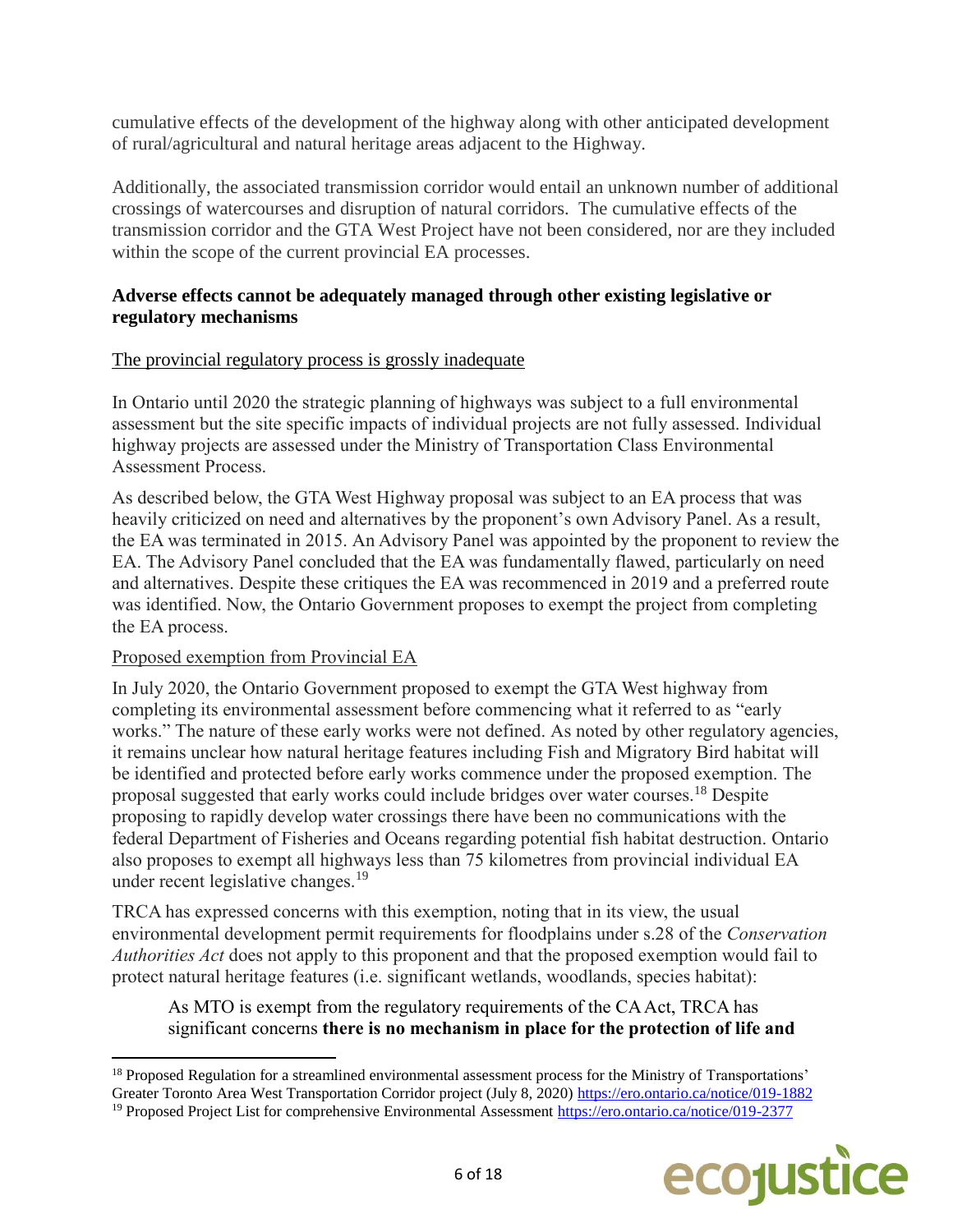**property or the management of natural resources at the detailed design stage of the GTA West**, which fails to fulfill the objects of the EA Act. The mandate of CAs strongly aligns with provincial objectives for resilient public infrastructure and meeting the intent of the EA Act to provide for the protection, conservation and wise management of Ontario's environment. Accordingly, TRCA's Board of Directors have recommended that MTO commit to receiving VPR signoff at the design stage as it relates to TRCA's regulatory and policy interest, as well as provincially delegated responsibilities. …

…This project will have significant, unavoidable and permanent impacts to the existing natural heritage system and the Humber River and Etobicoke Creek watersheds and could exacerbate risks to natural hazards, and negatively impact drainage patterns, wildlife habitat and the surrounding landscape.

…Early works, including bridge works drive many impacts on the natural environment. It is not appropriate to allow construction to proceed prior to the completion of the Environmental Impact Assessment Report. This, in effect would render the EIAR ineffective as it would not have an opportunity to identify and avoid impacts.<sup>20</sup>

Similarly the Credit Valley Conservation Authority has commented that: "it is unclear how the proposed streamlined approach [to the GTA West EA] allows for an appropriate level of regulation of the proposed project components..."<sup>21</sup> The full implications of the proposed exemption are not yet clear because no draft regulation was provided for public consultation.

#### Other provincial regulatory processes are inadequate

The Ontario *Endangered Species Act* does not adequately protect species at risk from the project. Under Regulation O.Reg 242/08, the laying down of highways and activities authorized under the Class Environmental Assessment for Provincial Transportation Facilities are exempt from the prohibitions under ss.9 and 10 of the Act pursuant to s.23(1) of the Regulation. Further, s.23.1(1) may exempt the GTA West project from permitting requirements under the *Endangered Species Act* to the extent that it is carrying out an undertaking under the Class Environmental Assessment for Provincial Transportation Facilities. This exemption applies specifically to the protections in ss.9 and 10 of the Ontario *Endangered Species Act* for Redside Dace, the species at risk that is affected by a large number of proposed watercourse crossings. There are a variety of other regulatory exemptions which may reduce or eliminate protections for a variety of other federally listed species at risk (for example Bobolink) within the project area.

TRCA takes the position that the usual permits for development and site alteration under section 28 of the *Conservation Authorities Act* are not applicable to projects undertaken by MTO. Accordingly, the usual environmental protections of that permitting process, which applies to regulated lands (typically valleys and water crossings) is not likely to be applied to protect sensitive natural heritage features such as fish habitat and migratory bird habitat.

 $\overline{a}$ <sup>20</sup> TRCA, letter to Ministry of the Environment on proposed exemption for GTA West (August 21, 2020). <https://pub-trca.escribemeetings.com/filestream.ashx?DocumentId=6188> (emphasis added). <sup>21</sup> CVCA, letter to Ministry of the Environment on proposed exemption for GTA West (August 21, 2020) [https://cvc.ca/wp-content/uploads/2020/09/Agenda-Package-BOARD-OF-DIRECTORS-](https://cvc.ca/wp-content/uploads/2020/09/Agenda-Package-BOARD-OF-DIRECTORS-MEETING_Sep11_2020_Redacted.pdf)MEETING Sep11\_2020\_Redacted.pdf

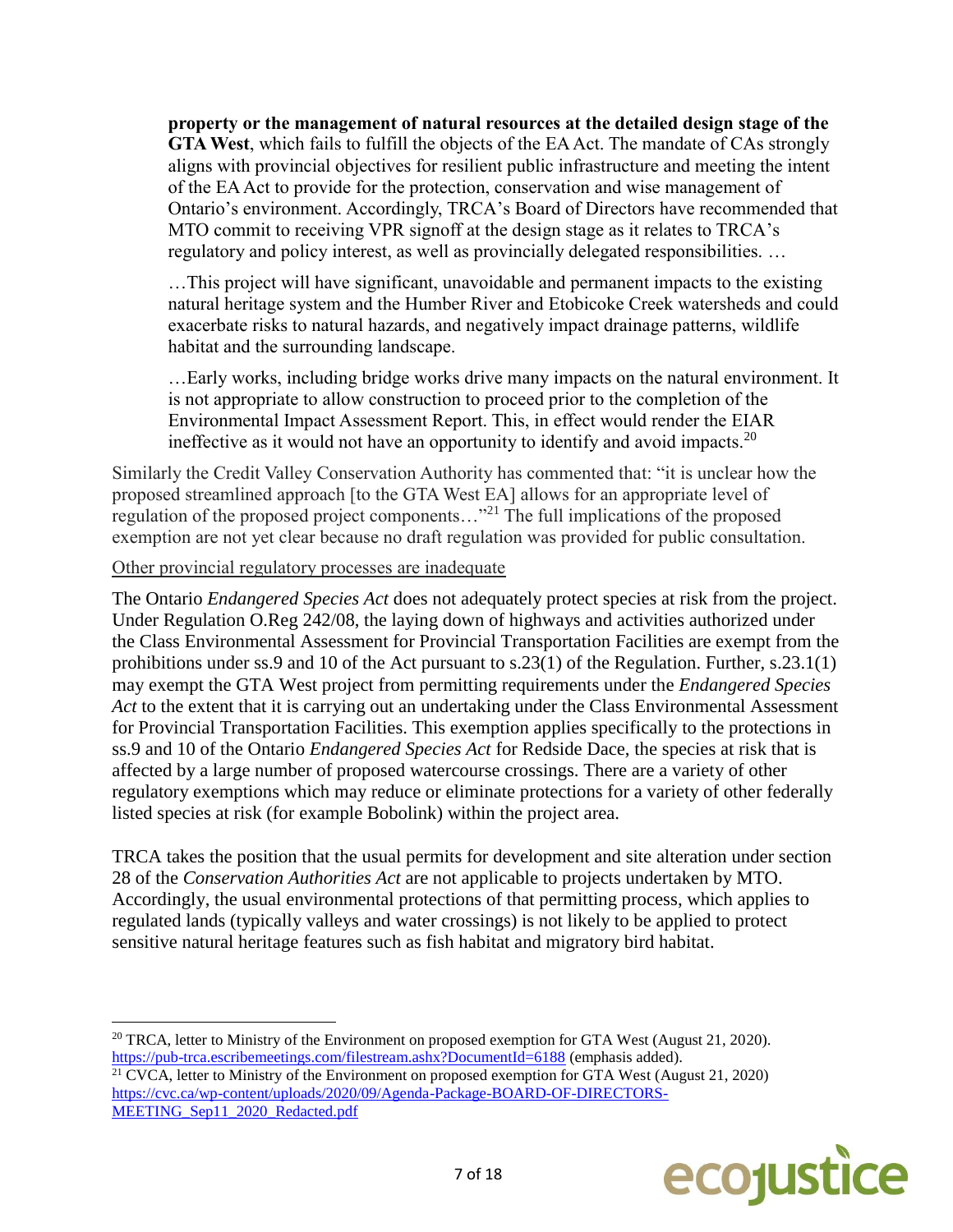## **Predicted adverse effects on core areas of federal jurisdiction**

#### Federal Approvals

The project has the potential for direct and incidental effects arising from the exercise of a federal power or authority. Based on the project description to date the project would likely require authorization by Fisheries and Oceans Canada under the *Fisheries Act*. It may also require authorization by Environment and Climate Change Canada under the *Species at Risk Act*  and the *Migratory Birds Convention Act*. There may also be navigable waterways and rail infrastructure permits required. The full suite of approvals required is not known as the project is at an early stage of design.

#### Fish and Fish Habitat

The project would cause adverse effects on fish and fish habitat as well as aquatic species and species at risk. The 2018 Natural Environment Report indicates that the highway corridor study area includes numerous locations representing high quality cold water habitat for fish, including federal species at risk such as Redside Dace.<sup>22</sup> The assessments conducted to date note that the project has the potential to impact fish communities along existing corridors as well as 24 water crossings containing species at risk.<sup>23</sup> Approximately 85-100 stream crossings are implicated in the preferred route. Accordingly, the project would also cause adverse effects that are directly related or incidental to a federal authority to authorize harmful alteration, destruction or disruption of fish habitat under s.35(1) of the *Fisheries Act*.

The highway will destroy or partially destroy 75 wetlands, 28 of which are designated by the Province as provincially significant. These wetlands are critical to the ecological heath of the Humber, Etobicoke and Credit River Watersheds. They support numerous breeding amphibian ponds, significant swamps and marshes and many rare plant and animal species. TRCA predicts that approximately 220 wetlands covering 130 ha, will be impacted.<sup>24</sup>

According to TRCA, the proponent's Comparative Evaluation of Net Effects and Ranking of alternatives does not appear to consider the significance, sensitivities, or quality of all the natural heritage features within the alternative routes, which significantly diminishes the weighting of individual natural features. All natural heritage features should be evaluated using these criteria so that the review of alternatives considers natural heritage features equally and ensures overall impacts for each evaluation criterion is weighted appropriately.

- Some unevaluated wetlands may in fact be Provincially Significant Wetlands (PSW) but may not have been classified as such in the table. Once they have been evaluated, the significance of each natural feature can better inform the Route Evaluation.
- Woodlands should be assessed using standardized criteria for significance in such a way that they are compared on equal footing. Many of the unevaluated woodlands may in fact prove to be significant, particularly the larger features connected to valleys.



<sup>22</sup> AECOM alternatives assessment, pp.36-42.

 $23$  AECOM alternatives assessment, p.53.

<sup>24</sup> TRCA Jan 2020 Report, p.7.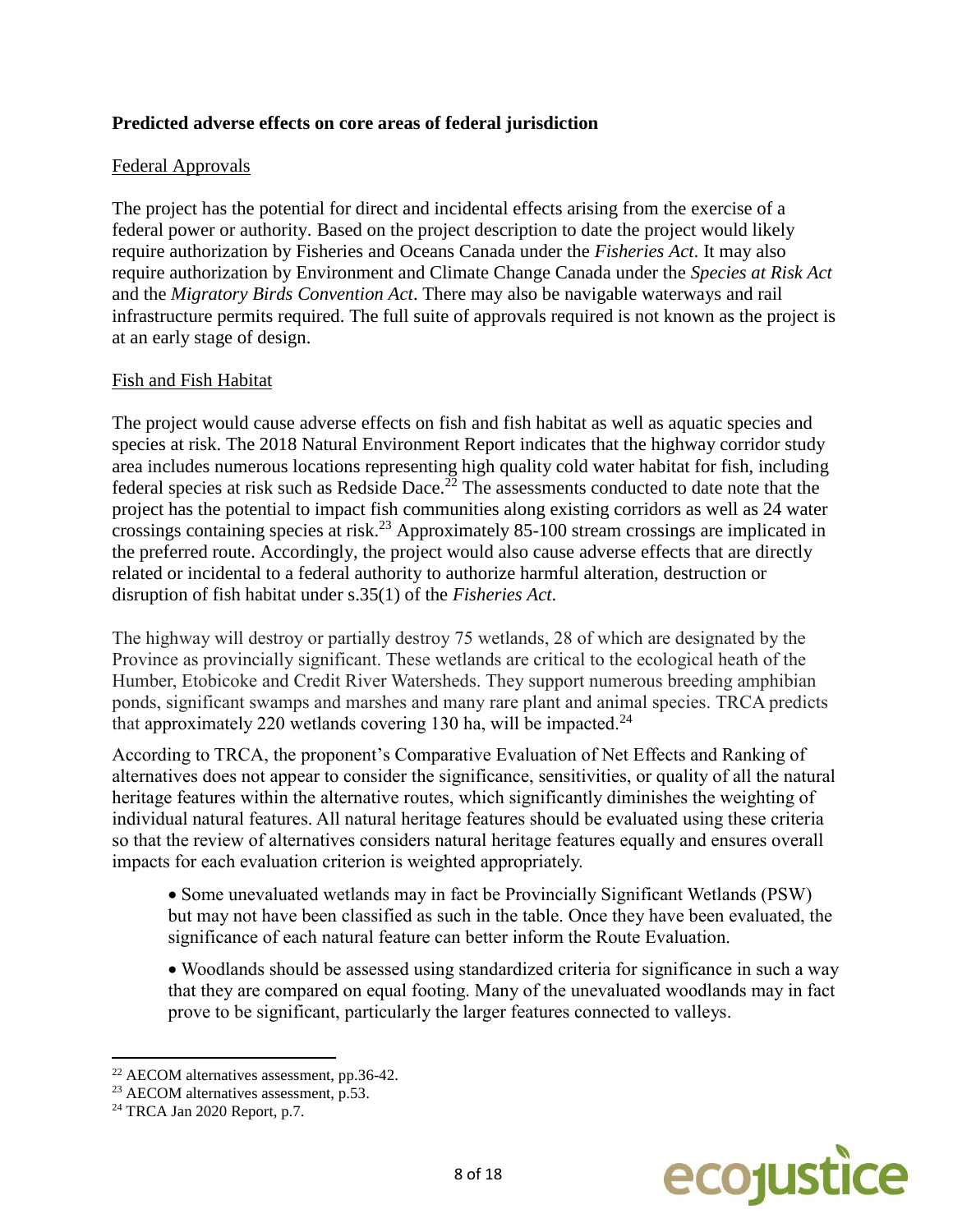There are several locations where natural features have not been identified. For example, there are extensive riverine wetlands located adjacent to Airport Road where segments 6-1 and 6-2 are located. The proposed intersection 6-1 will remove a large proportion of these wetlands.<sup>25</sup>

The project would also traverse several key natural aquatic habitat features including but not limited to the Humber River, Credit River, Sixteen Mile Creek, Fletcher's creek, Mullet Creek, Spring Creek, Levi Creek and Etobicoke Creek. It would also impact Greenbelt Plan areas and the Niagara Escarpment as well as significant prime agricultural lands.<sup>26</sup> The project would also traverse a large conservation area, the Nashville Conservation Area managed by the Toronto Region Conservation Authority (TRCA).<sup>27</sup>

In July 2020, the Ontario Government proposed to exempt the GTA West highway from completing its environmental assessment before commencing what it referred to as "early works." The nature of these early works were not defined. As noted by other regulatory agencies, it remains unclear how natural heritage features including Fish and Migratory Bird habitat will be identified and protected before early works commence under the proposed exemption. The proposal suggested that early works could include bridges over water courses.<sup>28</sup> Despite proposing to rapidly develop water crossings there have been no communications with the federal Department of Fisheries and Oceans regarding potential fish habitat destruction.<sup>29</sup> While the proposed exemption would require the proponent to prepare a "draft" Environmental Conditions Report, this would just be a collection of documentation already completed up to the preliminary design phase. Detailed design would entail preparing a draft EIA only for those components of the project that are not subject to early works approvals.<sup>30</sup> The exemption appears to permit construction of early works such as bridges before these reports are completed.

## Migratory Birds

 $\overline{\phantom{a}}$ 

Highways cause significant adverse impacts to birds in four ways: direct mortality, indirect mortality (such as habitat loss and habitat sinks), habitat fragmentation and disturbance.<sup>31</sup> No mitigation can remove the impacts of highways to wildlife.<sup>32</sup> The well-known direct effects of

<sup>31</sup> Sandra L Jacobson, Mitigation Measures for Highway-caused impacts to birds, (2002)

<sup>&</sup>lt;sup>32</sup> Ibid.; also see A V Kociolek et al, "effects of road networks on bird populations" *Conservation Biology* (February 2011); and see US Environmental Protection Agency *Evaluation of Ecological Impacts From Highway Development* 



 $25$  TRCA Jan 2020 Report, p.8.

<sup>&</sup>lt;sup>26</sup> AECOM, GTA West Executive Summary, [https://www.gta-west.com/wp-content/uploads/2018/11/Executive-](https://www.gta-west.com/wp-content/uploads/2018/11/Executive-Summary-November-2012-1.pdf)[Summary-November-2012-1.pdf,](https://www.gta-west.com/wp-content/uploads/2018/11/Executive-Summary-November-2012-1.pdf) p.xx; AECOM, GTA West Existing Conditions Report, [https://www.gta](https://www.gta-west.com/wp-content/uploads/2018/11/GTA_West_Env_Existing_Conditions_Report_Jan_27_11-Appendices.pdf)[west.com/wp-content/uploads/2018/11/GTA\\_West\\_Env\\_Existing\\_Conditions\\_Report\\_Jan\\_27\\_11-Appendices.pdf](https://www.gta-west.com/wp-content/uploads/2018/11/GTA_West_Env_Existing_Conditions_Report_Jan_27_11-Appendices.pdf) ; AECOM, GTA West Chapter 2 – Natural Environment, [https://www.gta-west.com/wp](https://www.gta-west.com/wp-content/uploads/2018/11/Chapter3NaturalEnvironment.pdf)[content/uploads/2018/11/Chapter3NaturalEnvironment.pdf,](https://www.gta-west.com/wp-content/uploads/2018/11/Chapter3NaturalEnvironment.pdf) pp.33-36

 $27$  TRCA Jan 2020 Report, pp.10-13

<sup>&</sup>lt;sup>28</sup> Proposed Regulation for a streamlined environmental assessment process for the Ministry of Transportation's GTA West Transportation Corridor Project (July 8, 2020)<https://ero.ontario.ca/notice/019-1882>

 $29$  Ceasar Kagame, DFO to Charlotte Ireland, Ecojustice (Oct 7, 2020).

<sup>30</sup> Proposed Regulation for a streamlined environmental assessment process for the Ministry of Transportation's GTA West Transportation Corridor Project (July 8, 2020) [https://ero.ontario.ca/notice/019-1882.](https://ero.ontario.ca/notice/019-1882)

<https://www.fws.gov/migratorybirds/pdf/management/jacobsen2005highwaymeasures.pdf>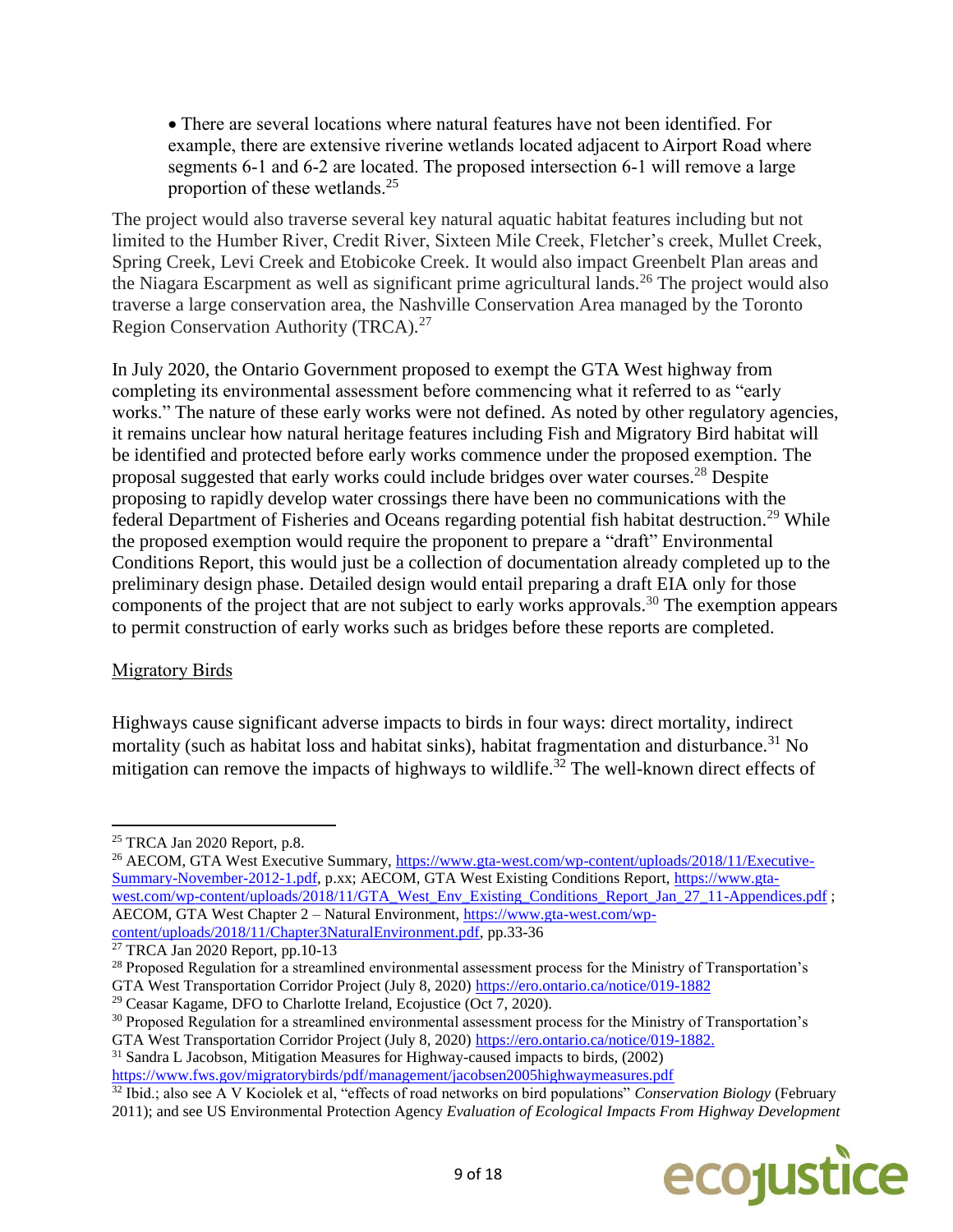roads on birds include habitat loss and fragmentation, vehicle-caused mortality, pollution, and poisoning. Nevertheless, indirect effects may exert a greater influence on bird populations. These effects include noise, artificial light, barriers to movement, and edges associated with roads. Moreover, indirect and direct effects may act synergistically to cause decreases in population density and species richness. Of the many effects of roads, it appears that road mortality and traffic noise may have the most substantial effects on birds relative to other effects and taxonomic groups.<sup>33</sup> The project also has the potential to cause cumulative effects when considered in relation to the transmission line which is proposed for the corridor.

The project would likely cause adverse effects to migratory birds. The project would traverse large areas of significant woodlands including important ravine corridors and protected areas (for example the Nashville Conservation Area). It does not appear that breeding bird or other terrestrial wildlife surveys have been completed. The preferred alternative impacts numerous evaluated wetlands, five along existing corridors that would be widened and eight along the new corridor. The project would traverse approximately 17 linear km of woodlots that are each over 40 hectares in size.<sup>34</sup> The area of Nashville Conservation Area which contains the Humber River Valley that would be traversed by the project includes two e-bird birding "hotspots" in proximity to the proposed corridor. Another birding hotspot is located at the proposed 413/400 highway interchange. At these birding hotspots, e-bird reports contain approximately 100 species of migratory birds.<sup>35</sup> Wildlife surveys have been requested from the proponent, however the proponent has not produced any wildlife surveys for the preferred route. As noted elsewhere in this submission, the province proposes to exempt the proponent from completing the environmental assessment before commencing work that would adversely affect migratory birds. No beneficial management practices have been incorporated into the project and no mitigation measures have been proposed to address potential significant adverse effects on migratory birds.

#### Species at Risk

A complete list of species at risk in the project area is not available from the proponent. It appears that no terrestrial or aquatic wildlife surveys are available.<sup>36</sup> No known mitigation measures have been proposed for fish or fish habitat, species at risk or migratory birds.

However, TRCA predicts that over 110 occurrences (representing 10 different species) of federal and/or provincial species at risk have been found in the study area: these species are found in a variety of habitat types including meadow (e.g., Bobolink), forest (e.g., Eastern Wood-Pewee, Butternut), wetland (e.g., Snapping Turtle) and within specific watercourses.<sup>37</sup> The project would impact 35 different fauna species of local concern (with approximately 240 separate occurrences) have been found inhabiting the project study area.<sup>38</sup>



 $\overline{\phantom{a}}$ (April 1994) [https://www.epa.gov/sites/production/files/2014-08/documents/ecological-impacts-highway](https://www.epa.gov/sites/production/files/2014-08/documents/ecological-impacts-highway-development-pg_0.pdf)[development-pg\\_0.pdf](https://www.epa.gov/sites/production/files/2014-08/documents/ecological-impacts-highway-development-pg_0.pdf)

<sup>33</sup> Kociolek et al, Ibid.

<sup>34</sup> AECOM alternatives assessment, p.54.

<sup>35</sup> E-Bird hotspot listing, Nashville Conservation Reserve, Vaughan-Huntington Road Bridge, Highway 400 storm water ponds.

<sup>&</sup>lt;sup>36</sup> These were requested from the proponent but not provided.

<sup>37</sup> TRCA Jan 2020 Report, pp.7-9

<sup>38</sup> *Ibid*., pp.7-9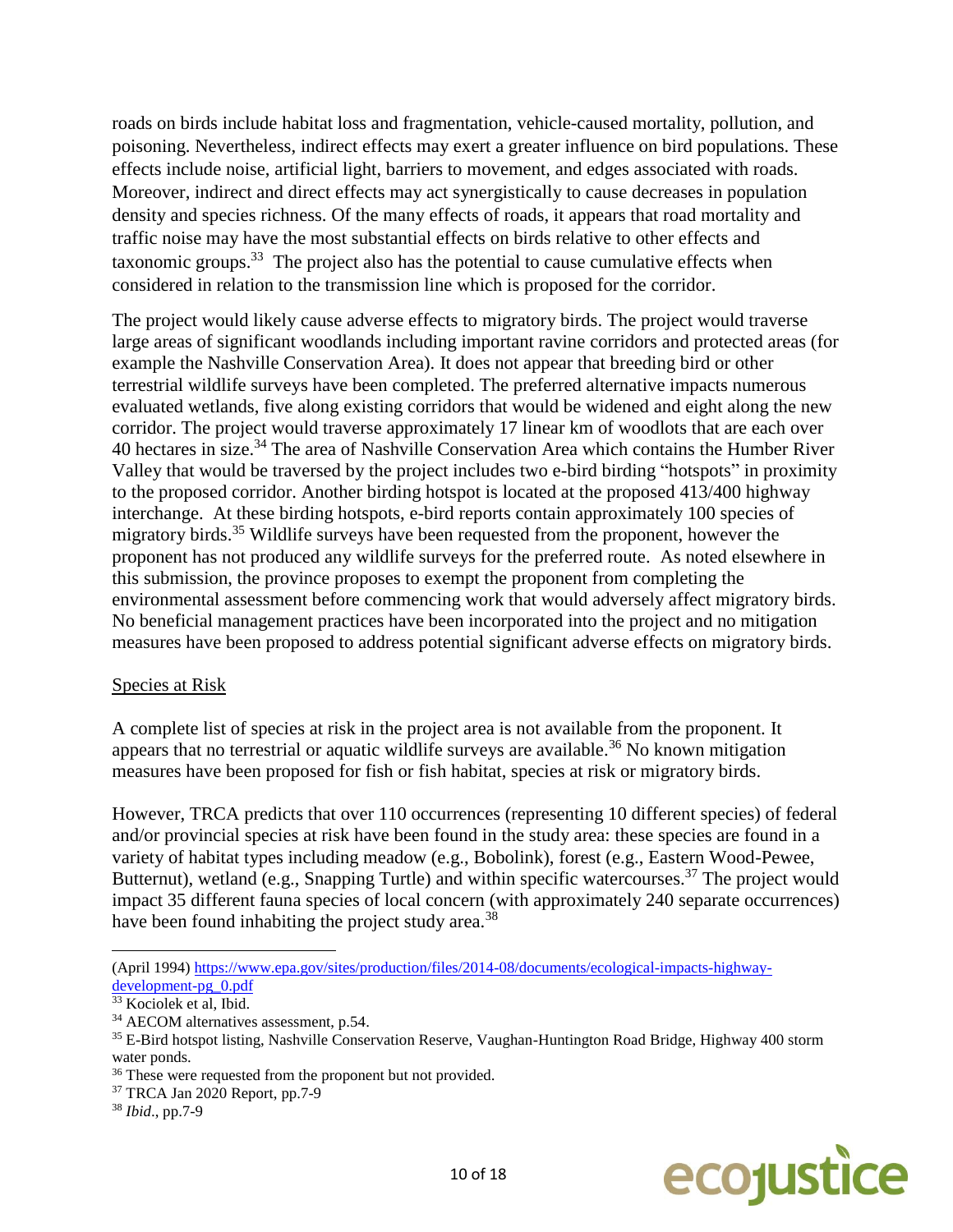In the three birding hotspots on e-bird that would be destroyed by the proposed route, there are numerous migratory birds that are also species at risk including Chimney Swift, Bank Swallow, Barn Swallow, Bobolink, Eastern Meadowlark, Eastern Wood-Pewee, Loggerhead Shrike, Wood Thrush and Grasshopper Sparrow. No terrestrial wildlife surveys have been prepared for the location and no mitigation measures have been proposed for the protection of these species.

There are aquatic species at risk (Redside Dace) at 31 different watercourse crossings along the existing highway corridor and the new corridor section has aquatic species at risk along approximately 24-31 water crossings.<sup>39</sup> According to the proponent's documentation Middle Sixteen Mile Creek within the new corridor may potentially support several species at risk (Bridle Shiner, Deepwater Sculpin). As well as recently species such as American Eel and Western Chorus Frog, Atlantic Salmon and Lake Sturgeon with recent COSEWIC assessments.<sup>40</sup> Nashville Conservation Area is also reportedly home to Eastern Milksnake (SARA Special Concern). $41$ 

There has not been a public assessment of the potential impacts on species at risk (either aquatic or terrestrial) along the preferred route. Given the proposed exemption, this will likely not be required prior to construction. There are no proposed mitigation measures and there may not be any prior to construction.

The project threatens to extirpate Redside Dace, a species listed as endangered under the federal *Species at Risk Act*. The project impacts stream crossings and adds impervious surfaces in some of the last remaining potential Redside Dace habitat in the northern reaches of the Greater Toronto Area, the region where most Canadian Redside Dace habitat is located. Redside Dace is found primarily in heavily populated regions of Ontario. The provincial Recovery strategy for the Redside Dace identifies headwaters such as those found extensively in the GTA West project area as essential for survival and recovery.<sup>42</sup> It identifies urban development as the primary cause of habitat loss and population decline.<sup>43</sup> In particular, the cumulative effects of development adjacent to the highway along with the highway itself could destroy what few healthy Redside Dace populations remain.

The integrity of headwater areas upstream of reaches currently occupied by Redside Dace is also extremely important. Headwater streams, groundwater discharge areas and wetlands play an important physical role in augmenting and maintaining baseflows, coarse sediment supply and surface water quality, and the protection of headwater systems should be given a high priority in freshwater conservation efforts (Saunders et al. 2002). It is recommended that headwater streams, groundwater discharge areas and wetlands that physically support the reaches occupied by Redside Dace also be regulated as habitat of the species.<sup>44</sup>



<sup>39</sup> AECOM alternatives assessment, p.53.

<sup>40</sup> *Ibid*., p.53.

<sup>41</sup> Inaturalist reptile and amphibian atlas: [https://www.inaturalist.org/observations/50445025.](https://www.inaturalist.org/observations/50445025)

<sup>&</sup>lt;sup>42</sup> Ministry of Natural Resources and Forestry, Redside Dace Recovery Strategy (2010)

[https://www.ontario.ca/page/redside-dace-recovery-strategy.](https://www.ontario.ca/page/redside-dace-recovery-strategy)

<sup>43</sup> *Ibid*.

<sup>44</sup> *Ibid*.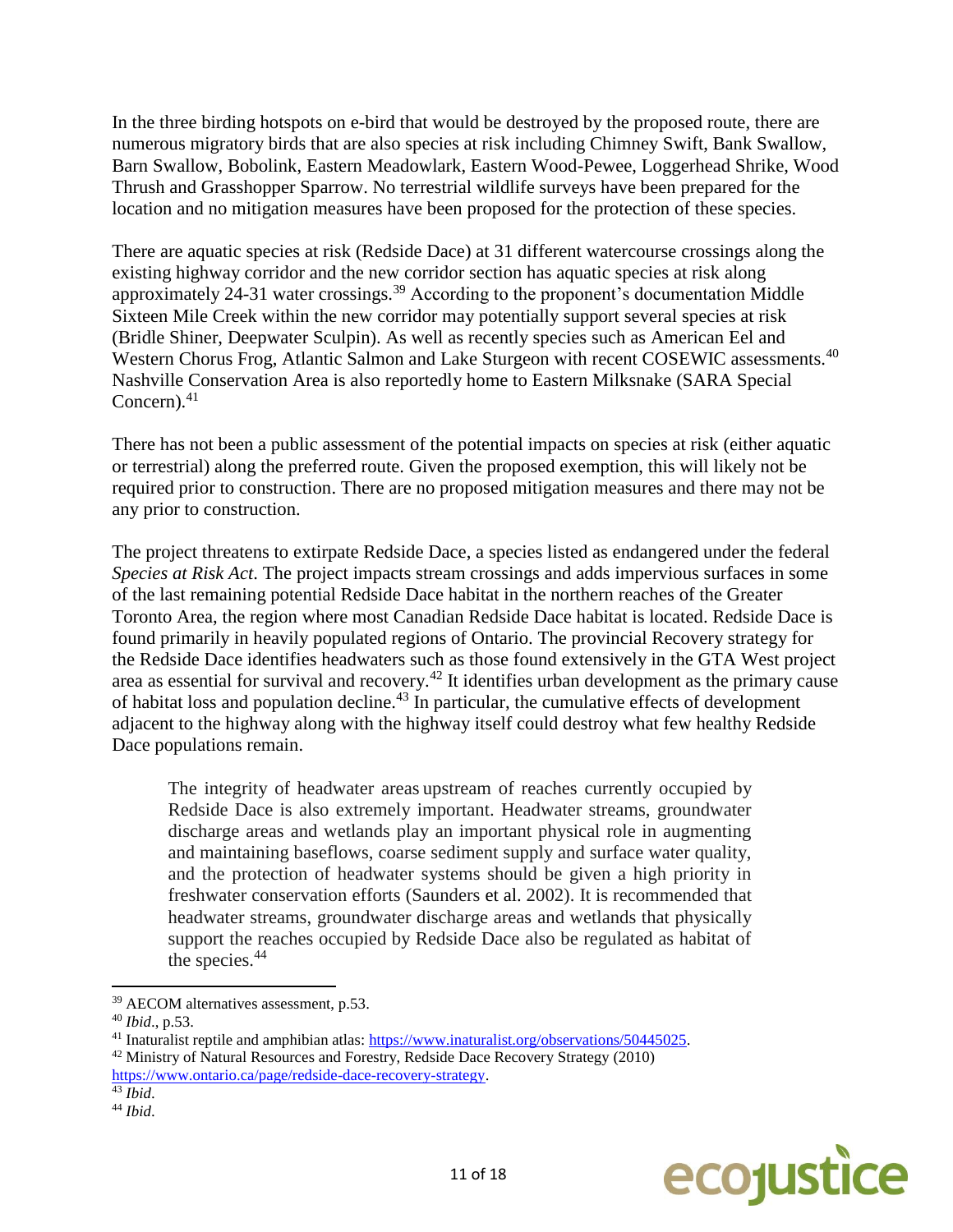The provincial Redside Dace recovery strategy recommended that all upstream headwaters (natural heritage features and supporting functions) be protected.<sup>45</sup> There has been no assessment of the cumulative impacts of stormwater from the highway and associated infrastructure and development on the Redside Dace. The GTA West project is incompatible with the provincial Recovery Strategy recommendation to maintain impervious cover at less than 10% of a stream's catchment area.<sup>46</sup>

Additionally, TRCA has indicated that 35 different fauna species of local concern (with approximately 240 separate occurrences) have been found inhabiting the proposed study area. 74 different flora species of local concern (with approximately 275 separate occurrences) have been found inhabiting the proposed study area.<sup>47</sup> Because we do not have access to TRCA's full assessment, it is not known how many of these may be listed federal species at risk.

The habitat impacts of the proposed project suggest that species at risk may be more broadly affected. Approximately 220 wetlands, many of which have never been evaluated, covering 130 ha, will be impacted. Approximately 680 ha of habitat representing 224 separate habitat patches (forest, wetland, meadows) will be directly removed or indirectly impacted. This includes 240 ha (representing 40 separate habitat patches) of high-quality habitat (based on TRCAs landscape analysis model assessing size, shape and surrounding land use) and over 300 ha (representing 206 separate habitat patches) of habitat deemed highly vulnerable to impacts of climate change.<sup>48</sup>

#### **Lack of need and alternatives assessment**

The GTA West Highway stage 1 environmental assessment commenced under the Ontario *Environmental Assessment Act* in 2008 and was completed in 2012 with the release of a Transportation Development Strategy. A notice of commencement for Phase 2 was released in February 2014.<sup>49</sup> In December 2015, the Ministry of Transportation temporarily suspended the EA due to public concerns. An independent panel, the 2017 GTA West Advisory Panel appointed by the Ministry of Transportation to peer review the environmental assessment documentation that was prepared to that date.<sup>50</sup>

The Advisory Panel recommended that the GTA West EA be discontinued and that the Ministry of Transportation look at transportation alternatives on a regional basis.<sup>51</sup> The Advisory Panel found that the EA's recommended alternatives did not conform to provincial policies for the optimization of existing infrastructure, protection of valuable lands, and encouragement of transit use and complete communities.

The Advisory Panel found that the EA also did not demonstrate that a new highway corridor which crosses protected agricultural lands, key natural heritage and hydrologic features was the only option to address regional transportation needs. The Advisory Panel found that other alternative actions were capable of providing benefits equivalent or greater than a new highway



<sup>45</sup> *Ibid*., executive summary.

<sup>46</sup> *Ibid*.

<sup>47</sup> TRCA Jan 2020 Report.

<sup>48</sup> TRCA Jan 2020 Report, pp.7-9

<sup>49</sup> Ontario Government, Notice of commencement – GTA West Transportation corridor Route Phase 2 Study.

<sup>50</sup> GTA West Advisory Panel Report (May 29, 2017).

<sup>51</sup> GTA West Advisory Panel Report (May 29, 2017).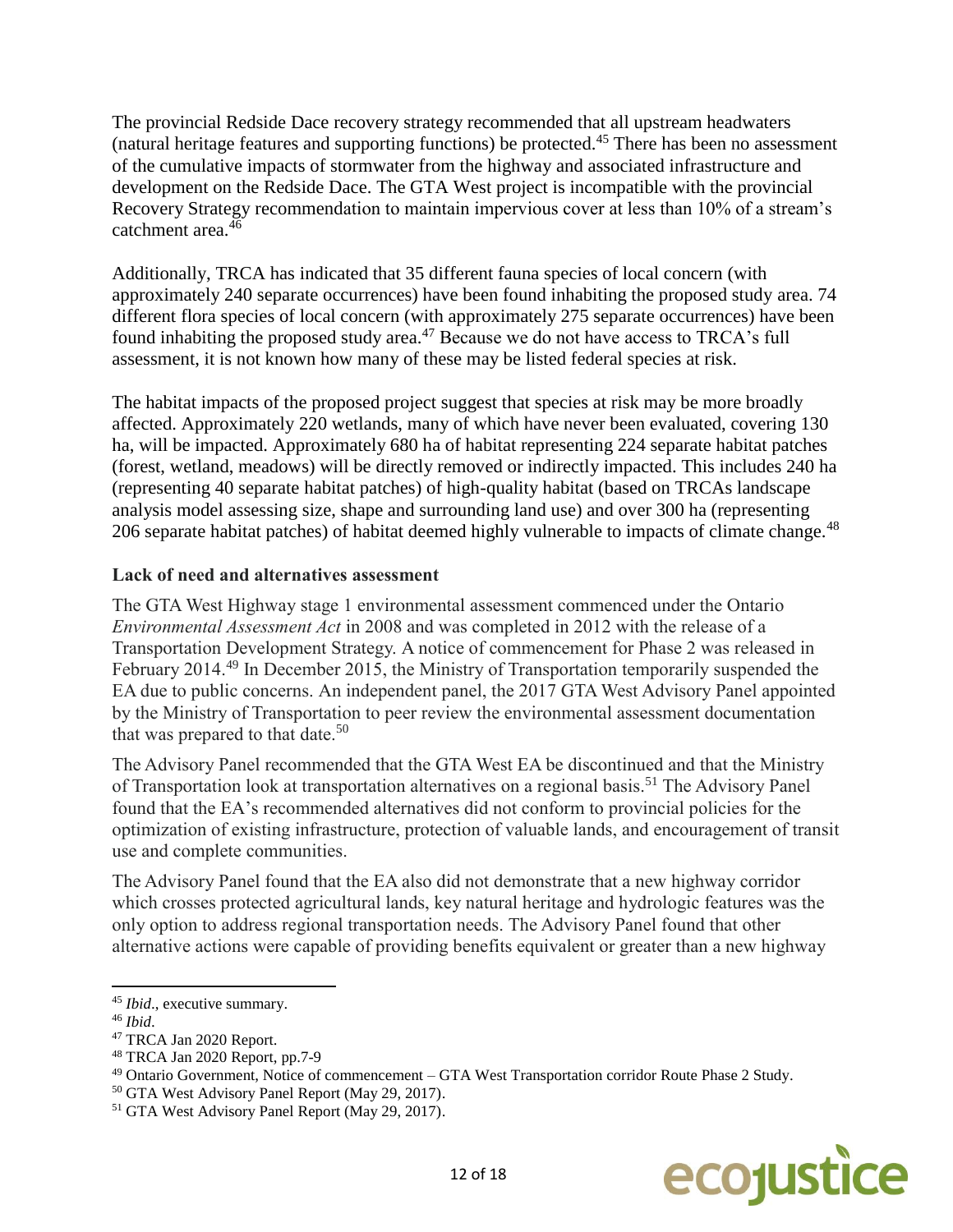including congestion pricing, better use of existing highway infrastructure and growth management.<sup>52</sup> More specifically, the Advisory Panel concluded that "In the Panel's view, the GTAW EA considered but did not apply the complete policy test requiring demonstration of need and no reasonable alternative/alternative location in order to cross key natural heritage and key hydrological features (Greenbelt Plan 2005) and in order to exclude prime agricultural areas from long-term agricultural use (Provincial Policy Statement 2005)."<sup>53</sup> The Advisory Panel Report also criticized the EA for using an inconsistent and unclear approach to the evaluation of need, which it conflated with opportunity and that the EA failed to evaluate the do nothing alternative.<sup>54</sup>

The Panel also found that the EA reached different conclusions in different sections about the same topics and did not follow a clear logic.<sup>55</sup> The report noted that there is a much higher uncertainty about future travel demand than when the EA was initiated 10 years ago. This includes uncertainties in transportation technology (e.g. automated vehicles, shared mobility), economic changes (e-commerce and working from home/remote office, different manufacturing centres, a bigger service economy) and policy changes (climate change mitigation, protection of valuable land, complete communities). With the advent of COVID-19 and increases in people working from home, the need to re-evaluate proceeding with large highway expansions that was originally identified by the Advisory Panel is only increased.

These critiques have not been addressed. In June 2019, the GTA West EA was recommenced and proceeded to identify a preferred route for a new highway corridor relying on the prior analysis that the Advisory Panel was critiquing. A preferred route was identified in August 2020. The Provincial assessment is not yet complete.

## **Climate Change**

The potential greenhouse gas emissions associated with the project may hinder the Government of Canada's ability to meet its commitments in respect of climate change, including in the context of Canada's 2030 emissions targets and forecasts.

Under the Paris Agreement, Canada committed to reducing its greenhouse gas emission by 30% below 2005 levels by 2030. This requires a reduction in emissions of 142 Mt CO2e. Current projections rely on a reduction of transportation emissions. For example, to meet the Paris Agreement targets, Ontario must reduce transportation emissions by 26 Mt CO2e by 2030 and by 63 Mt CO2e by 2050.<sup>56</sup>

The environmental review of the project to date has not considered the potential for the project to cause significant increases in greenhouse gas emissions. <sup>57</sup> Climate change was not a factor in the identification of preferred alternatives, although the assessment of alternatives noted that the

<sup>&</sup>lt;sup>57</sup> GTA West April 2020 Meeting Minutes, [https://www.gta-west.com/wp-content/uploads/2020/04/02-GTAG-](https://www.gta-west.com/wp-content/uploads/2020/04/02-GTAG-Meeting-Minutes-November-14-2019.pdf)[Meeting-Minutes-November-14-2019.pdf,](https://www.gta-west.com/wp-content/uploads/2020/04/02-GTAG-Meeting-Minutes-November-14-2019.pdf) p.4.



 $\overline{a}$ <sup>52</sup> GTA West Corridor Advisory Panel Report (2017).

<sup>53</sup> *Ibid*., Chapter 5, "policy context".

<sup>54</sup> *Ibid*., Chapter 6.

<sup>55</sup> *Ibid*.

<sup>56</sup> Environmental Commissioner of Ontario, 2018 Greenhouse Gas Emissions Report, p.116 [ECO 2018] [http://docs.assets.eco.on.ca/reports/climate-change/2018/Climate-Action-in-Ontario.pdf.](http://docs.assets.eco.on.ca/reports/climate-change/2018/Climate-Action-in-Ontario.pdf)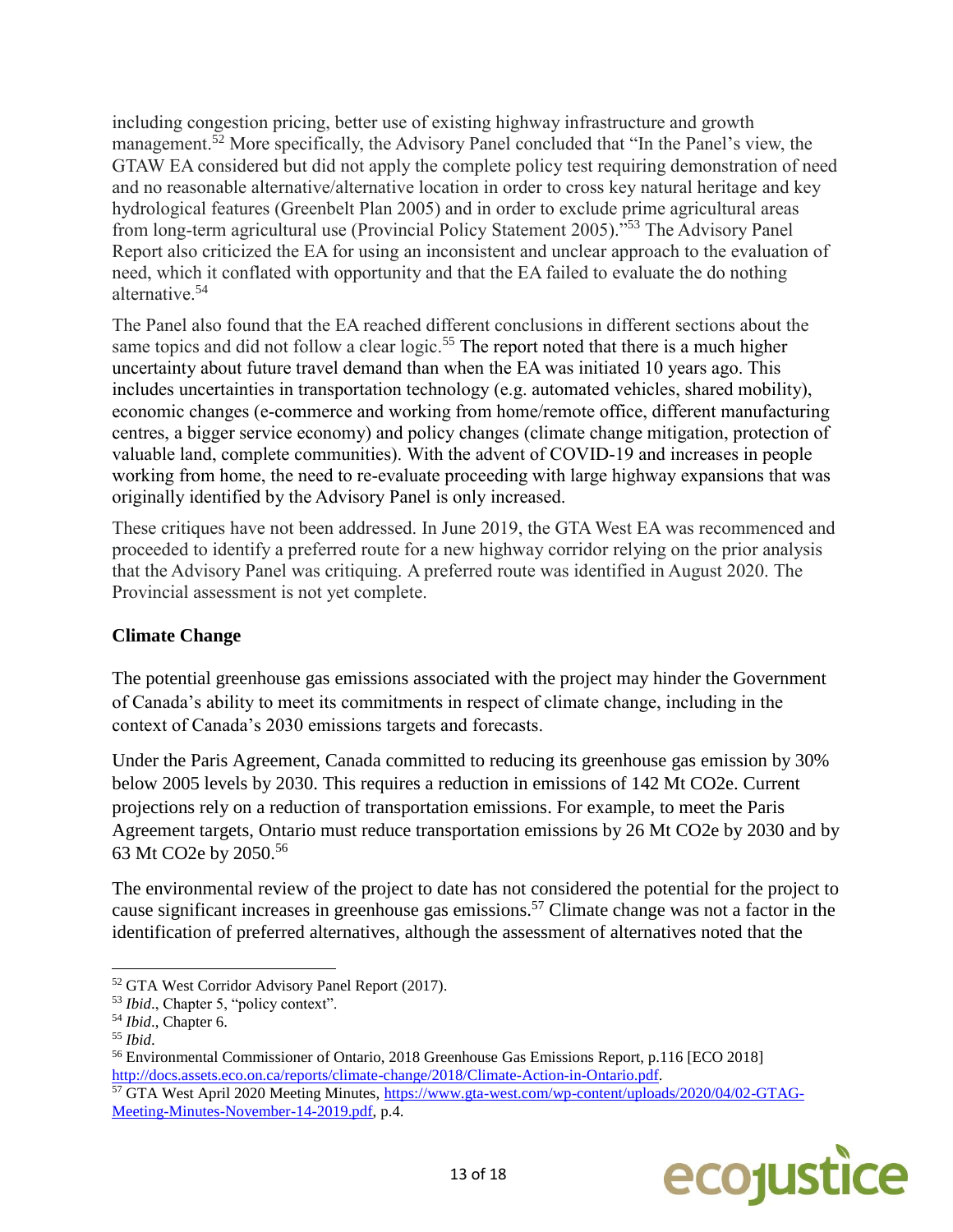chosen alternative resulted in higher vehicle kilometres travelled. <sup>58</sup> The 2017 Advisory Panel Report found that the proposed highway would not have a significant impact on reducing congestion and would only save drivers 30-60 seconds per trip.<sup>59</sup>

Transportation emissions are the largest greenhouse gas emissions sector in Ontario and the fastest growing source of greenhouse gases in Ontario. Ontario is the second-largest greenhouse Gas emitter jurisdiction in the country.<sup>60</sup> From 1990 to 2018, greenhouse gas emissions from transportation grew from 40.8 Mt of CO2e to 57.4 Mt of CO2e.<sup>61</sup> Much of this was fueled by increases in both passenger and freight transportation.<sup>62</sup> Transportation accounts for approximately 33% of all emissions in the GTA. York and Halton Regions, through which the proposed highway would pass, have the highest proportion of their emissions from transportation at 47% each.<sup>63</sup> Nearly 98% of all transportation emissions in Ontario were sourced to fossil fuel use in vehicles.<sup>64</sup>

GHG emissions can be roughly estimated by multiplying additional vehicle kilometres travelled by an average emissions factor per vehicle.<sup>65</sup> The increase in vehicle kilometres travelled can be estimated using the "fundamental law of road congestion".<sup>66</sup> Vehicle kilometres travelled is known to increase "in exact proportion to" percent increase in additional lane kilometres on highways.<sup>67</sup> Accordingly, building roads "elicits a large increase in vehicle kilometres travelled,"<sup>68</sup> in addition to generating significant construction-related greenhouse gas emissions.

l

[content/uploads/2020/08/IsBuildingHighway413TheBestOption\\_Report\\_Final.pdf?x38078](https://d36rd3gki5z3d3.cloudfront.net/wp-content/uploads/2020/08/IsBuildingHighway413TheBestOption_Report_Final.pdf?x38078) , p.6.

Vehicle" <https://www.epa.gov/greenvehicles/greenhouse-gas-emissions-typical-passenger-vehicle>



<sup>58</sup> AECOM Alternatives assessment.

<sup>59</sup> GTA West Advisory Panel Report (May 29, 2017).

<sup>60</sup> ECO 2018, p.83.

<sup>61</sup> Government of Canada, National Inventory Report 1990-2018: Greenhouse Gas Sources and Sinks in Canada, 2020, Table A-12, [http://publications.gc.ca/collections/collection\\_2020/eccc/En81-4-2018-3-eng.pdf.](http://publications.gc.ca/collections/collection_2020/eccc/En81-4-2018-3-eng.pdf)

 $62$  Natural Resources Canada, Energy Use Statistics, Transportation Sector (Ontario) GHG Emissions by Transportation Mode.

[Https://oee.nrcan.gc.ca/corporate/statistics/neud/dpa/showTable.cfm?type=CP&sector=tran&juris=on&rn=8&page=](https://oee.nrcan.gc.ca/corporate/statistics/neud/dpa/showTable.cfm?type=CP§or=tran&juris=on&rn=8&page=0) [0.](https://oee.nrcan.gc.ca/corporate/statistics/neud/dpa/showTable.cfm?type=CP§or=tran&juris=on&rn=8&page=0)

<sup>63</sup> Environmental Defence, Is building highway 413 the best option? (August 2020) [https://d36rd3gki5z3d3.cloudfront.net/wp-](https://d36rd3gki5z3d3.cloudfront.net/wp-content/uploads/2020/08/IsBuildingHighway413TheBestOption_Report_Final.pdf?x38078)

<sup>64</sup> ECO 2018, p.43. [https://www.auditor.on.ca/en/content/reporttopics/envreports/env18/Climate-Action-in-](https://www.auditor.on.ca/en/content/reporttopics/envreports/env18/Climate-Action-in-Ontario.pdf)[Ontario.pdf](https://www.auditor.on.ca/en/content/reporttopics/envreports/env18/Climate-Action-in-Ontario.pdf)

<sup>&</sup>lt;sup>65</sup> National Academies of Science "Modelling on-road transport greenhouse gas emissions under various land use scenarios, [https://trid.trb.org/view/1393792;](https://trid.trb.org/view/1393792) According to the EPA the average passenger vehicle emits approximately 0.25 kg of CO2 per 1 km see US EPA "Greenhouse Gas Emissions from a Typical Passenger

<sup>&</sup>lt;sup>66</sup> G. Duranton and M. Turner, University of Toronto, Department of Economics, Working paper 370 "The fundamental law of road congestion: Evidence from US cities" (September 8, 2009).

<https://www.economics.utoronto.ca/workingPapers/tecipa-370.pdf> ; S. Handy and M. Boarnet (Sept 30, 2014) Impact of Highway Capacity and Induced Travel on Passenger Vehicle Use and Greenhouse Gas Emissions, Policy Brief. [https://ww2.arb.ca.gov/sites/default/files/2020-](https://ww2.arb.ca.gov/sites/default/files/2020-06/Impact_of_Highway_Capacity_and_Induced_Travel_on_Passenger_Vehicle_Use_and_Greenhouse_Gas_Emissions_Policy_Brief.pdf)

<sup>06/</sup>Impact of Highway Capacity and Induced Travel on Passenger Vehicle Use and Greenhouse Gas Emissi [ons\\_Policy\\_Brief.pdf](https://ww2.arb.ca.gov/sites/default/files/2020-06/Impact_of_Highway_Capacity_and_Induced_Travel_on_Passenger_Vehicle_Use_and_Greenhouse_Gas_Emissions_Policy_Brief.pdf)

<sup>67</sup> *Ibid*.

<sup>68</sup> *Ibid*.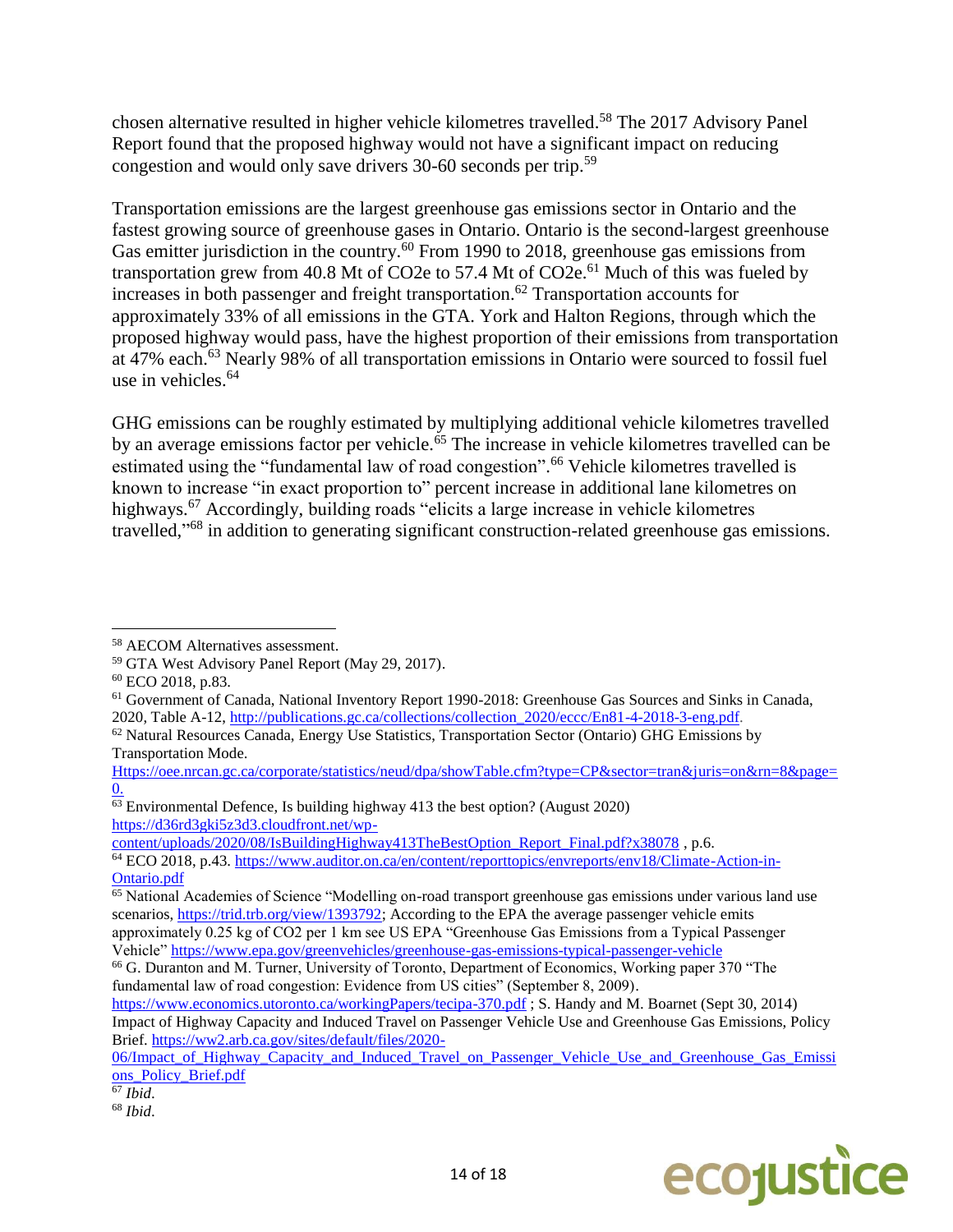In the assessment of alternatives, the chosen alternative represented higher estimated networkwide vehicle kilometres travelled than some of the other alternatives.<sup>69</sup> The assessment does not provide the total estimate of increase to vehicle kilometres travelled. However, it estimates that the capacity of each of the six lanes is 2,200 vehicles per hour, and a daily capacity for the total of the six lanes of 120,000 vehicles.<sup>70</sup> Based on the 52 km road length and an average passenger vehicle emission factor of  $0.25\text{kg}/\text{1km}$  VKT,<sup>71</sup> this results in a potential greenhouse gas contribution of approximately 0.57Mt of CO2e per year. Over the lifetime of the highway, this could represent a significant increase in Ontario's GHG emissions. Understood in the context of rapidly ballooning transportation emissions in Ontario the proposal represents a long-term entrenched policy decision to continue allowing transportation emissions to increase by continuing to increase road capacity which in turn induces further demand.

Both the Environmental Commissioner of Ontario and the proponent's own 2017 independent Advisory Panel recommended road pricing as an alternative that was more consistent with provincial and federal climate goals.<sup>72</sup> The City of Brampton has also proposed a boulevard alternative that is not currently under consideration by the proponent that would reduce greenhouse gas emissions. Without a Federal EA it will not be known if the project is compatible with Canada's climate change commitments or what the impact of the project would be on the long-term ability of Canada to meet its climate targets.

# **Air Quality and Health**

Traffic related air pollution from highways entails contamination from a variety of air pollutants including nitrogen oxides, carbon monoxide, sulphur dioxide, particulate matter and volatile organic compounds. The health effects of these pollutants include asthma, allergies and reduced lung function as well as lung cancer and heart disease. Children are more sensitive to air pollution than people in other age groups, because children breathe in more air in relation to their body weight and less developed lungs.<sup> $73$ </sup> Emerging evidence links air pollution to pre-term births and low birth weight,<sup>74</sup> cognitive impairment and other illnesses,<sup>75</sup> as well as increased vulnerability to COVID-19.<sup>76</sup> Canadian studies have documented that the induced demand and

[http://madgic.library.carleton.ca/deposit/govt/ca\\_prov/on/on\\_mto\\_GTA\\_west\\_corridor\\_2012.pdf](http://madgic.library.carleton.ca/deposit/govt/ca_prov/on/on_mto_GTA_west_corridor_2012.pdf)

[https://ehjournal.biomedcentral.com/articles/10.1186/s12940-020-0565-4.](https://ehjournal.biomedcentral.com/articles/10.1186/s12940-020-0565-4)



 $\overline{\phantom{a}}$ <sup>69</sup> AECOM, 2012 GTA West Transportation Demand Study Report p.62

<sup>70</sup> [https://www.gta-west.com/wp-content/uploads/2018/11/GTA-West-Travel-Demand-Backgrounder-v1-Chp-3-4](https://www.gta-west.com/wp-content/uploads/2018/11/GTA-West-Travel-Demand-Backgrounder-v1-Chp-3-4-red.pdf) [red.pdf,](https://www.gta-west.com/wp-content/uploads/2018/11/GTA-West-Travel-Demand-Backgrounder-v1-Chp-3-4-red.pdf) pp.48-49.

<sup>&</sup>lt;sup>71</sup> US EPA "Greenhouse Gas Emissions from a Typical Passenger Vehicle" <https://www.epa.gov/greenvehicles/greenhouse-gas-emissions-typical-passenger-vehicle>

<sup>&</sup>lt;sup>72</sup> ECO 2018 p.128; GTA West Advisory Panel Report (May 29, 2017).

<sup>&</sup>lt;sup>73</sup> Health Canada, Road traffic an air pollution [https://www.canada.ca/en/health-canada/services/air-quality/road](https://www.canada.ca/en/health-canada/services/air-quality/road-traffic-air-pollution.html)[traffic-air-pollution.html;](https://www.canada.ca/en/health-canada/services/air-quality/road-traffic-air-pollution.html) Region of Peel, Effective Interventions to Mitigate Adverse Human Health Effects from Transportation-Related Air pollution (2015) [https://www.peelregion.ca/health/library/pdf/Rapid-Review-](https://www.peelregion.ca/health/library/pdf/Rapid-Review-TRAP%20Mitigation.pdf)[TRAP%20Mitigation.pdf](https://www.peelregion.ca/health/library/pdf/Rapid-Review-TRAP%20Mitigation.pdf)

<sup>74</sup> Marie Lynn Miranda et al. "Proximity to roadways and pregnancy outcomes" *Journal of Exposure Science and Environmental Epidemiology* 23:32 (2013)<https://www.nature.com/articles/jes201278>

<sup>75</sup> Weiran Yuchi et al, "Road Proximity, air pollution, noise, green space and nurologic disease incidence: a population-based cohort study" *Environmental Health,* 9:18 (2020)

<sup>76</sup> Andrea Pozzer *et al*, "Regional and global contributions of air pollution to risk of death from COVID-

<sup>19&</sup>quot;, *Cardiovascular Research*. doi[:10.1093/cvr/cvaa288](https://academic.oup.com/cardiovascres/article-lookup/doi/10.1093/cvr/cvaa288)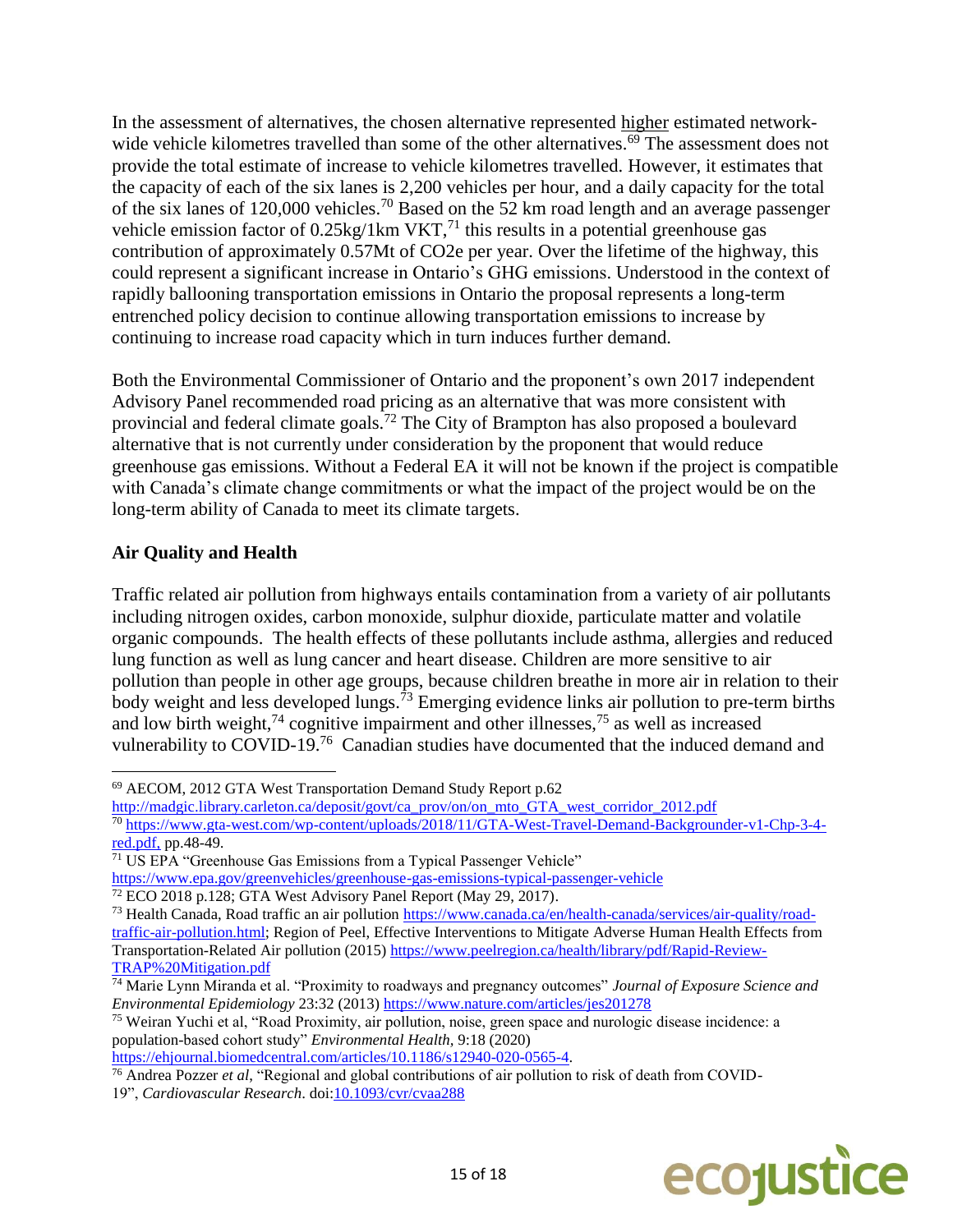higher vehicle densities from new highways result in increased nitrogen dioxide concentrations in close proximity to new highways and on arterials and access roads in the vicinity of a new highway.<sup>77</sup> A 2014 report estimated that traffic-related air pollution was responsible for approximately 700 premature deaths and over 2,800 annual hospitalizations due to heart and lung conditions in the GTHA each year with an annual economic impact of over \$4.6 billion.<sup>78</sup>

The Region of Peel has been experiencing an increasing number of smog days,  $^{79}$  and Peel's numerous major highways and airport contribute to close to 200 estimated premature deaths every year – more than Halton, York, or Durham region.<sup>80</sup> Transportation is the most significant source of nitrogen oxides and carbon monoxide emissions throughout Ontario.<sup>81</sup> Region of Peel staff have requested a health impact assessment of the GTA West project that would evaluate cardiovascular and respiratory health, cancers associated with traffic-related air pollution as well as other health issues.<sup>82</sup> Specifically, staff at the Region of Peel raised concerns that the air pollution impacts of the proposal were not clearly included in the streamlined EA process that was proposed by the Province, and asked for clarification that a traffic analysis and health impact assessment would be included. $83$  Although the GTA West highway has been planned for many years, there is as of yet no analysis of potential health impacts. This is despite the location of the proposed highway adjacent to or even through significant planned residential areas, for example Heritage Heights in Brampton and Mayfield in Caledon, as well as areas in Bolton and Vaughan. The province has not made a clear commitment to addressing the health impacts of increases in vehicle kilometres travelled in terms of regional air quality nor has it committed to a health impact assessment on adjacent communities. The Ontario Public Health Association has raised concerns that traffic related air pollution causes 900 premature deaths annually in the greater Toronto area and that more information is needed about the potential health effects of the GTA West highway specifically, noting support for a health impact assessment.<sup>84</sup>

A preliminary estimate from modelling commissioned by Environmental Defence (but not yet released) calculated that, if the 2020 mix of vehicles does not change over the lifetime of the highway, the damage costs from air pollution could be approximately CAD\$8.8 billion, nominally. This modelling is expected to be released in full in April 2021.

 $83$  Region of Peel (Aug 21, 2020) Comments on Proposed regulation for streamlined environmental assessment <sup>84</sup> Ontario Public Health Association, (Aug 22, 2020) comments on proposed streamlined EA for GTA West [https://opha.on.ca/getattachment/813cbc13-cd03-4688-a405-3973f00bf6be/ERO-019-1882-OPHA-Submission-](https://opha.on.ca/getattachment/813cbc13-cd03-4688-a405-3973f00bf6be/ERO-019-1882-OPHA-Submission-GTA-West-Transportation-Project-Aug-22-2020.pdf.aspx?ext=.pdf)[GTA-West-Transportation-Project-Aug-22-2020.pdf.aspx?ext=.pdf](https://opha.on.ca/getattachment/813cbc13-cd03-4688-a405-3973f00bf6be/ERO-019-1882-OPHA-Submission-GTA-West-Transportation-Project-Aug-22-2020.pdf.aspx?ext=.pdf) p.2



<sup>77</sup> Shohel Reza Amin et al, "Understanding Air pollution from Induced Traffic during and after the Construction of a New Highway: Case Study of Highway 25 in Montreal" *Journal of Advanced Transportation* (2017) <https://www.hindawi.com/journals/jat/2017/5161308/>

<sup>78</sup> Dr. David Mowat et al, Improving Health by Design in the Greater Toronto Hamilton Area - A Report of Medical Officers of Health in the GTHA. 2nd Edition, May 2014, https://www.peelregion.ca/health/resources/ healthbydesign/pdf/moh-report.pdf.

<sup>79</sup> Region of Peel, Air Quality Discussion Paper [https://www.peelregion.ca/health/library/pdf/Rapid-Review-](https://www.peelregion.ca/health/library/pdf/Rapid-Review-TRAP%20Mitigation.pdf)[TRAP%20Mitigation.pdf](https://www.peelregion.ca/health/library/pdf/Rapid-Review-TRAP%20Mitigation.pdf) p.5.

<sup>&</sup>lt;sup>80</sup> Environmental Defence & the Ontario Public Health Association, June 2020, "Clearing the Air: Stakeholder Report," (p.18), [https://clearingtheair.ca/wp-content/uploads/2020/06/Clearing-The-Air-Stakeholder-Report.pdf.](https://clearingtheair.ca/wp-content/uploads/2020/06/Clearing-The-Air-Stakeholder-Report.pdf) <sup>81</sup> *Ibid*, p.17.

 $82$  Region of Peel (undated) staff concerns on preferred route. [https://pub](https://pub-peelregion.escribemeetings.com/filestream.ashx?DocumentId=6311)[peelregion.escribemeetings.com/filestream.ashx?DocumentId=6311](https://pub-peelregion.escribemeetings.com/filestream.ashx?DocumentId=6311)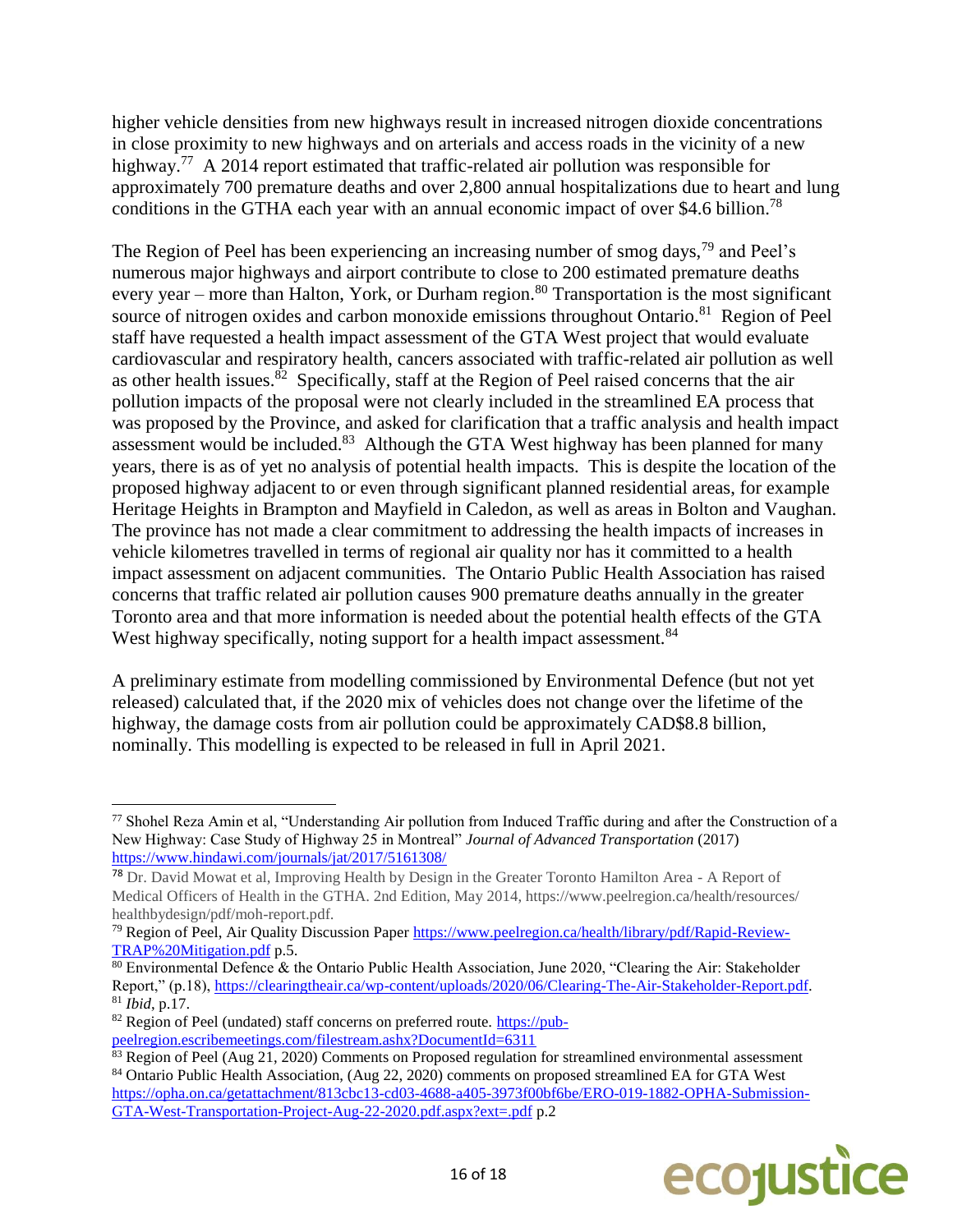# **First Nation Consultation**

Based on a TRCA analysis there is high potential for both Indigenous and Euro-Canadian archaeological sites and artifacts specifically in the Nashville Conservation Area, and potentially in other TRCA-owned lands.<sup>85</sup> The highway corridor traverses the Gunshot Treaty, Williams Treaties and Toronto Purchase specific claim. The area is historically home to a number of First Nations including Huron-Wendat, Mississauga, Chippewa, Six Nations and Haudenosaunee territory. At this time it is not known how the project may impact First Nations harvesting and Treaty rights or cultural claims.<sup>86</sup>

The Chiefs of Ontario and several individual First Nations and First Nations coalitions have publicly opposed Ontario's efforts to weaken provincial environmental assessments. These changes include Ontario's proposed exemptions for the GTA West Highway.<sup>87</sup>

# **Conclusion**

In the absence of a Federal EA there will be inadequate assessment of water crossings and their impact on both terrestrial and aquatic wildlife including fisheries, migratory birds and species at risk. Such works may commence under the provincial regulatory system before proper surveys or mitigation are conducted related to impacts on these features. The same issue will arise if other elements of the project are exempted as "early works" as the scope of potential early works that would proceed without further assessment of environmental effects has not yet been defined.

In the absence of a Federal EA the need and alternatives defects in the EA identified by the proponent's 2017 Advisory Panel will not be addressed – particularly alternatives that would lower greenhouse gas emissions and avoid the need for land use change in protected areas.

In the absence of a Federal EA there will be no assessment of the cumulative effects of the project through any provincial or federal regulatory process. In the absence of a Federal EA there will be no assessment of the impact of the project on Canada's climate change commitments.

Because of the proposed exemption it appears that there would never be a final report on the environmental impacts of the project carried out by Ontario prior to construction of early works and that a final report may never be required to assess fish habitat, species at risk, and migratory bird impacts. Mitigation measures have not been proposed for federal effects.

[content/uploads/2018/11/GTA\\_West\\_Env\\_Existing\\_Conditions\\_Report\\_Jan\\_27\\_11-Chp-5-6.pdf](https://www.gta-west.com/wp-content/uploads/2018/11/GTA_West_Env_Existing_Conditions_Report_Jan_27_11-Chp-5-6.pdf) <sup>87</sup> CBC News "Ontario using COVID-19 as a 'smokescreen' to trample treaty rights, chiefs say" (Sept 5, 2020) <https://www.cbc.ca/news/canada/thunder-bay/bill-197-first-nations-1.5712623>



<sup>85</sup> TRCA Jan 2020 Report, p.12.

<sup>86</sup> AECOM, GTA West Environmental Existing Conditions Report (Jan 27, 2011) Chapters 4-6[. https://www.gta](https://www.gta-west.com/wp-content/uploads/2018/11/GTA_West_Env_Existing_Conditions_Report_Jan_27_11-Chp-4.pdf)[west.com/wp-content/uploads/2018/11/GTA\\_West\\_Env\\_Existing\\_Conditions\\_Report\\_Jan\\_27\\_11-Chp-4.pdf](https://www.gta-west.com/wp-content/uploads/2018/11/GTA_West_Env_Existing_Conditions_Report_Jan_27_11-Chp-4.pdf) An[d https://www.gta-west.com/wp-](https://www.gta-west.com/wp-content/uploads/2018/11/GTA_West_Env_Existing_Conditions_Report_Jan_27_11-Chp-5-6.pdf)